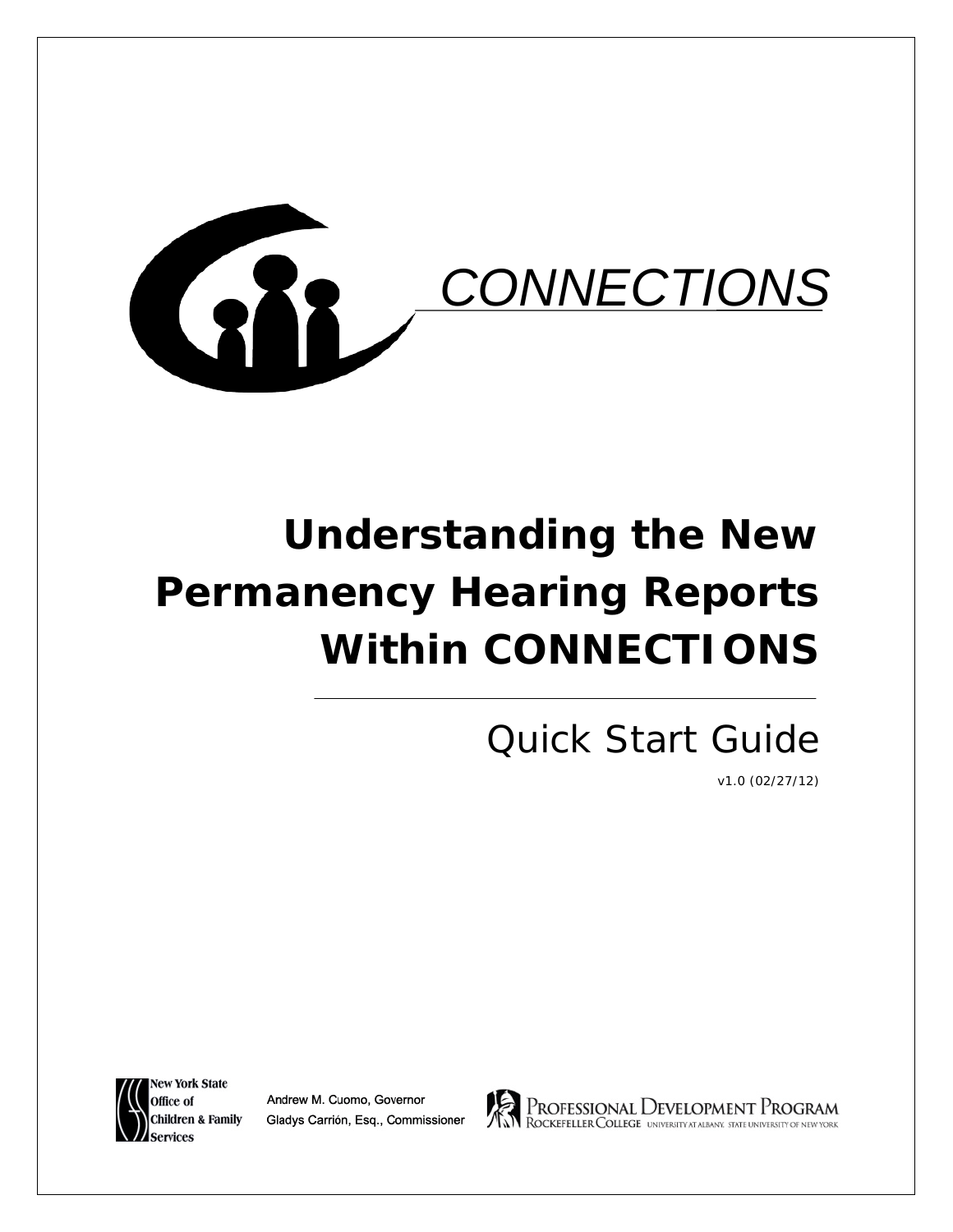*This material was developed by the Professional Development Program, Rockefeller College, University at Albany, through The Research Foundation of SUNY, under a training and administrative services agreement with the New York State Office of Children and Family Services.*

#### *License Rights*

*Professional Development Program, Rockefeller College, University at Albany acknowledges the State of New York's and the Office of Children and Family Services' right to a royalty-free, non-exclusive and irrevocable license to reproduce, publish, distribute or otherwise use, in perpetuity, any and all copyrighted and copyrightable material resulting from this agreement and/or activity supported by this agreement. All of the license rights so reserved to the State of New York and the Office of Children and Family Services under this acknowledgement are equally reserved to the United States Department of Health and Human Services and are subject to the provisions on copyrights in 45CFR 92 if the agreement is federally funded.*

#### *Limited License and Disclaimer*

*The State of New York and the Office of Children and Family Services grants permission to reproduce these materials to any interested parties solely for noncommercial purposes and uses, provided that the user acknowledge that the materials were developed by Professional Development Program, Rockefeller College, University at Albany under a training and administrative services agreement with the New York State Office of Children and Family Services. Under no circumstances or at any time shall anyone or any entity earn a profit from the sale or use of these materials. While every effort has been made to provide accurate and complete information, the Office of Children and Family Services and the State of New York assumes no responsibility for any errors or omissions in the information provided here and makes no representations or warranties about the suitability of the information contained here for any purpose. All information and documents are provided "as is," without a warranty of any kind. Any modifications in content or delivery to the original material must be expressly delineated as a modification to the original material in the reproduced materials and the user must expressly state that the modification is not sanctioned by OCFS in any manner. Any modifications in content or delivery are solely the responsibility of the entity or organization making such modifications.*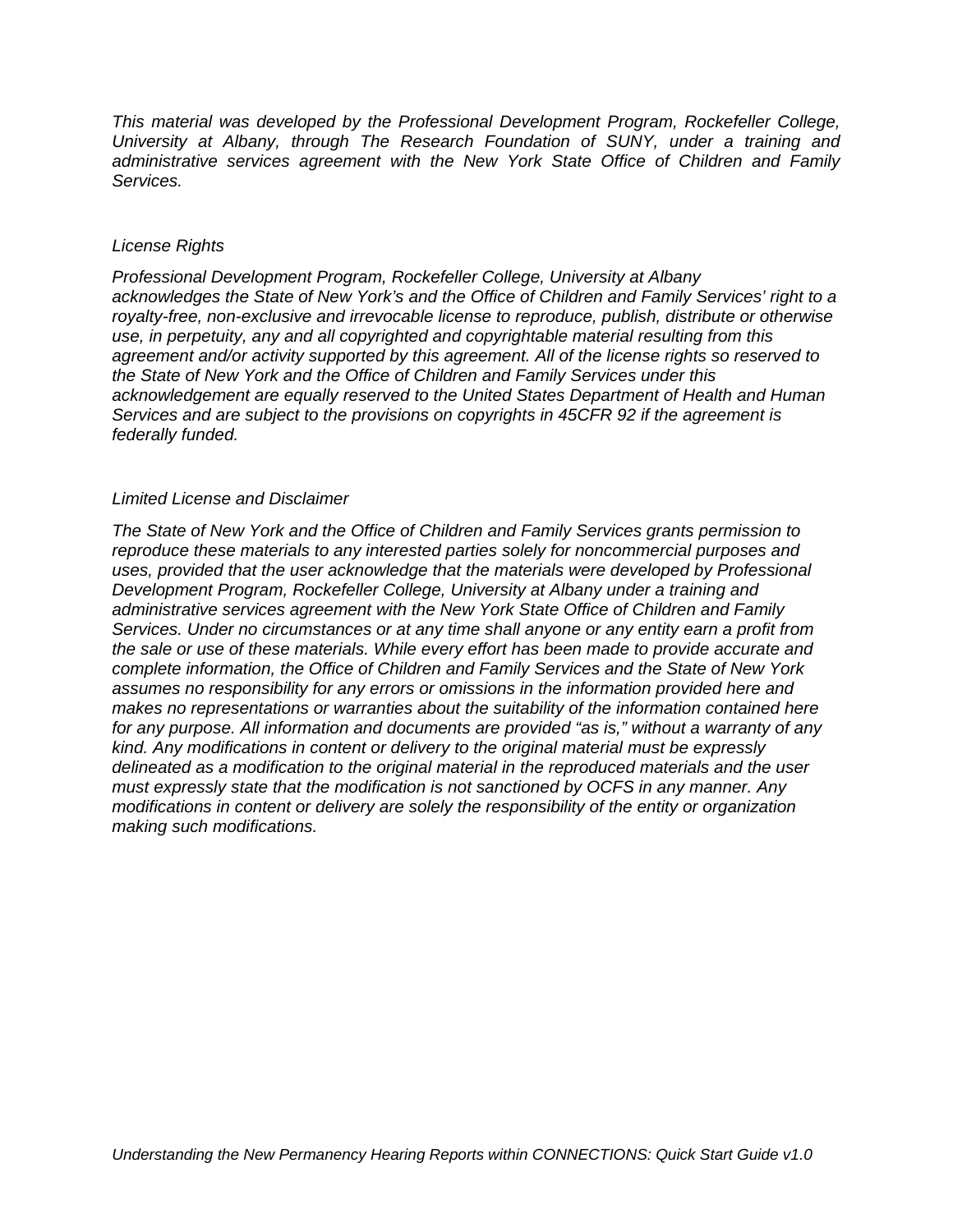# Understanding the New Permanency Hearing<br>Reports Within CONNECTIONS **Quick Start Guide**

#### **TABLE OF CONTENTS**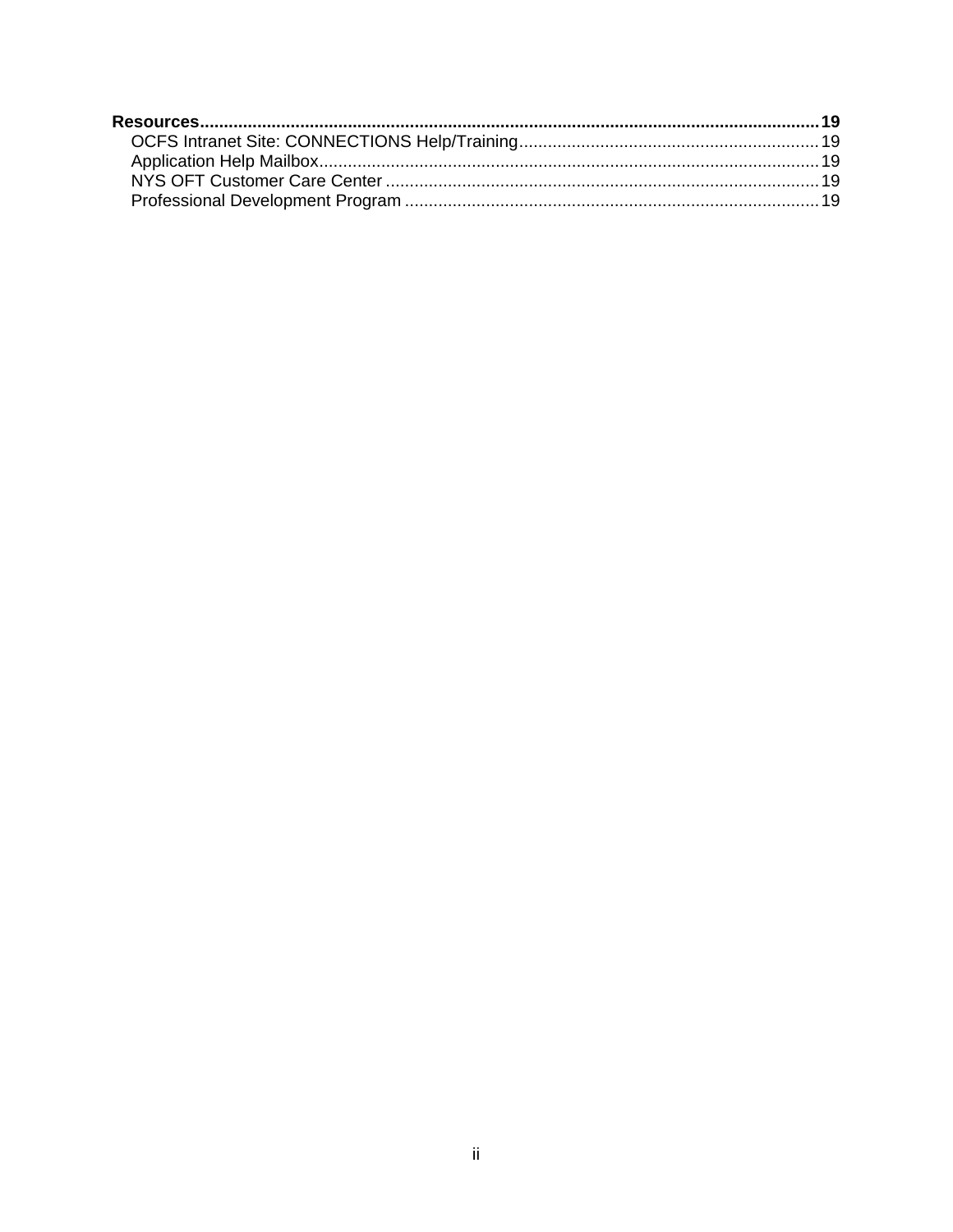# <span id="page-4-0"></span>**Introduction to Permanency Hearing Reports**

#### **Introduction**

This guide is intended for workers whose responsibilities include the completion and maintenance of Permanency Hearing Reports in CONNECTIONS. It provides an overview of the new Permanency Hearing Report (PHR) features and step-by-step directions for tasks related to the new PHR.

Please remember that any visible identifying data in this document is fictitious and used for training purposes only.

### **What's Changing?**

The new PHR will be fully integrated into CONNECTIONS and will contain several elements that will make it easier for workers to complete.

- Reusable information (such as court and docket information) will be stored and maintained from the new *Permanency* window, allowing it to be available for updating at any time. The most current information will be uploaded to a new PHR each time you open it.
- The 'New Using' launch option will allow workers to pre-fill a new PHR with information from a previous PHR that was created using the new *Permanency* window.
- Reports will be dynamic and flexible due to the display of only age- and PPG-appropriate questions.
- Readability will be improved using new formatting.
- Report questions and wording will be updated to reflect current law.

#### **What's Staying the Same?**

Although changes are being made to the Permanency Hearing Report, some PHR-related factors are not changing.

- The **Permanency** tab on the *Family Services Stage* window will remain active and provide access to the current Permanency Hearing Report templates. This tab will be accessible for a limited time after the implementation of this build; however, you will not be able to launch a report from the tab after implementation.
- Report filing deadlines and who can launch, view, and complete reports will remain the same.
- Multiple workers with an assigned role in the stage or with the proper business function(s) can contribute to a PHR.
- You will still be able to email reports using the **Mail Local Copy** feature.
- Workers on ACS cases may continue to use the LTS system.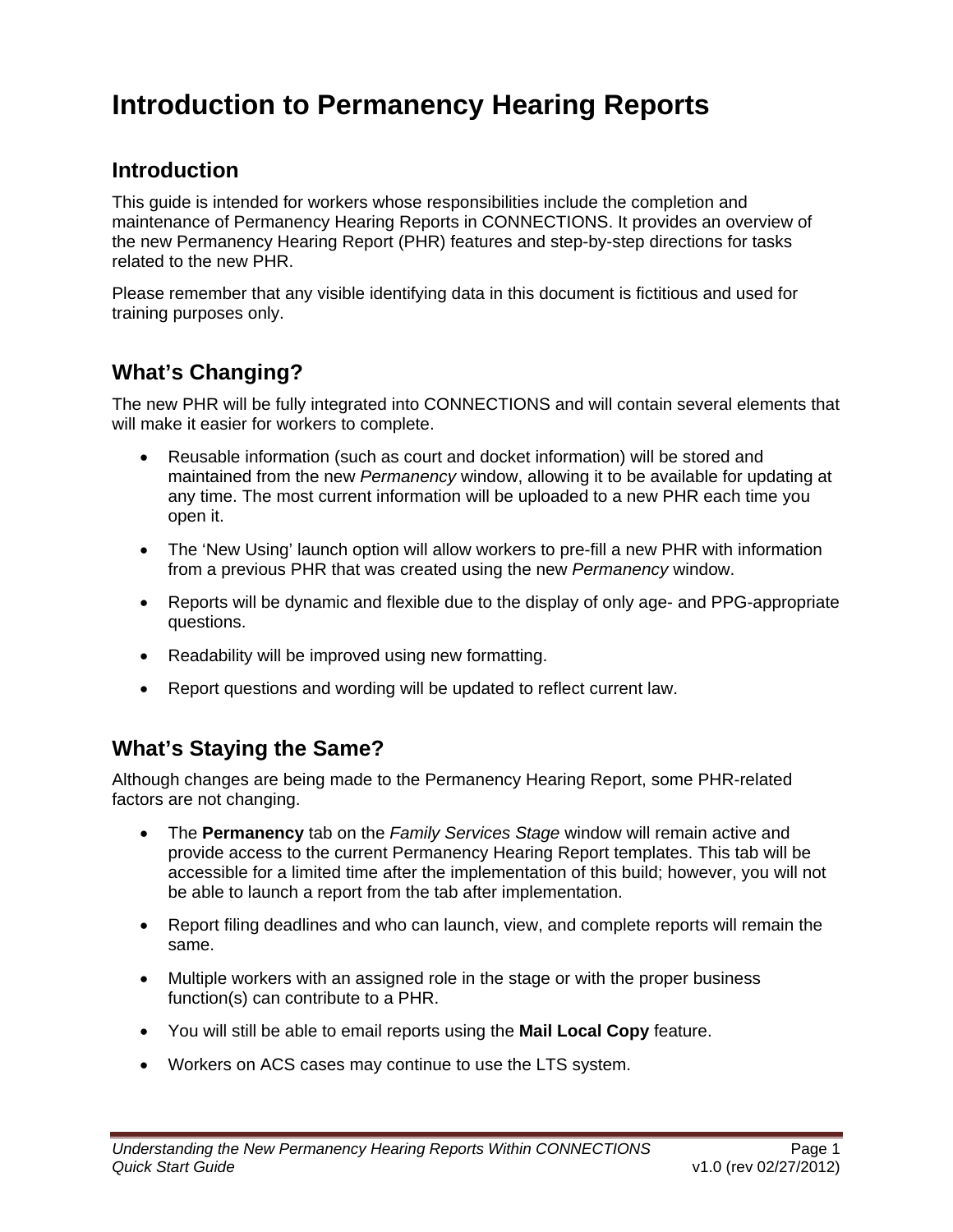# <span id="page-5-0"></span>**The Permanency Window**

The new *Permanency* window will serve as the "home" of PHR functions within CONNECTIONS. Within this window, you will be able to launch, view, modify, print, and delete Permanency Hearing Reports, and generate Notices and Statements. You will also be able to record and maintain court information, docket information, and outside participants from this window anytime using separate, individual windows that are housed outside the PHR.

### *Accessing the Permanency Window*

**1** Go to the **WORKLOAD & TO-DOs** tab.

*The My Workload tab is active.*

- **2** Click to select the appropriate FSS stage.
- **3** Click the **Permanency** link on the **NAVIGATION PANE**.

*CONNECTIONS will check if the stage is pending closure. If yes, the message "Stage is Pending Closure. You will be entering in browse mode. Contact the Approver" will display.*



You will also be able to access the *Permanency* window in view-only mode from the **Stage Events** tab. Click to select the **Permanency Hearing Report Summary** event, then click the **Detail** link.

| <b>WORKLOAD &amp; TO-DOS</b><br><b>HOME</b> |                                                                  | <b>REPORTS</b>               |   | <b>WINDOWS MANAGER</b> |                            |                         |             |                    |                                   |                   |               |
|---------------------------------------------|------------------------------------------------------------------|------------------------------|---|------------------------|----------------------------|-------------------------|-------------|--------------------|-----------------------------------|-------------------|---------------|
| $\vert \mathbf{u} \vert$                    |                                                                  |                              |   |                        |                            |                         |             |                    |                                   |                   |               |
| ¥.<br>Common                                |                                                                  |                              |   |                        |                            |                         |             |                    |                                   |                   |               |
| <b>Event Options</b><br>$\hat{\mathbf{x}}$  |                                                                  | Search Other Units/Workloads |   |                        |                            |                         |             |                    |                                   |                   |               |
| Detail                                      | <b>My Workload</b><br>My To-Dos                                  |                              |   |                        |                            |                         |             |                    |                                   |                   |               |
| ☆<br><b>Stage Actions</b>                   |                                                                  |                              |   |                        |                            |                         |             |                    |                                   |                   |               |
| <b>Person List</b>                          | Last Refresh: 1/24/2012 2:57:58 PM                               |                              |   |                        |                            |                         |             |                    |                                   |                   |               |
| <b>Progress Notes</b>                       |                                                                  |                              |   |                        |                            |                         |             |                    |                                   |                   |               |
| Open FSS                                    |                                                                  | <b>New</b>                   | п | <b>Stage Name</b>      |                            | <b>Stage</b>            | <b>Type</b> | <b>Role</b>        | <b>Stage ID</b>                   | <b>Case ID</b>    | <b>County</b> |
| <b>Stage Comp</b>                           | ¥,                                                               |                              |   | collins                |                            |                         |             |                    |                                   |                   |               |
|                                             | <b>FASP</b><br>$\overline{\mathbf{v}}$<br><b>Health Services</b> |                              |   |                        | <b>FSS</b>                 | <b>CWS</b><br><b>CP</b> | 27200035    | 37200023           |                                   |                   |               |
|                                             |                                                                  |                              |   | Collins, Kristy        |                            |                         |             |                    | 031                               |                   |               |
| Services Plan Review                        | г                                                                |                              |   | Collins, Kristy        | <b>INV</b>                 |                         | INI         | PR                 | 27200033                          | 37200023          | 031           |
| Permanency<br>Education                     |                                                                  |                              |   |                        |                            |                         |             |                    |                                   |                   |               |
| <b>FSS Case Summary</b>                     |                                                                  |                              |   |                        |                            |                         |             |                    |                                   |                   |               |
| <b>Unlink FSS</b>                           |                                                                  |                              |   |                        |                            |                         |             |                    |                                   | <b>STATISTICS</b> |               |
| ¥.<br>Outputs                               | Case To-Dos                                                      |                              |   | <b>Stage Events</b>    |                            |                         |             |                    |                                   |                   |               |
| He                                          | From:                                                            |                              |   | $\checkmark$<br>To:    | $\checkmark$<br>$\sqrt{1}$ |                         | Search      |                    |                                   |                   |               |
|                                             | P                                                                | <b>Event Date</b>            |   | <b>TX Date</b>         | <b>Status</b>              | <b>Type</b>             |             | <b>Description</b> |                                   |                   |               |
|                                             | 匹                                                                |                              |   |                        |                            |                         |             |                    |                                   |                   |               |
|                                             |                                                                  | 01/24/2012                   |   | 01/24/2012             | COMP                       |                         |             |                    | Permanency Hearing Report Summary |                   |               |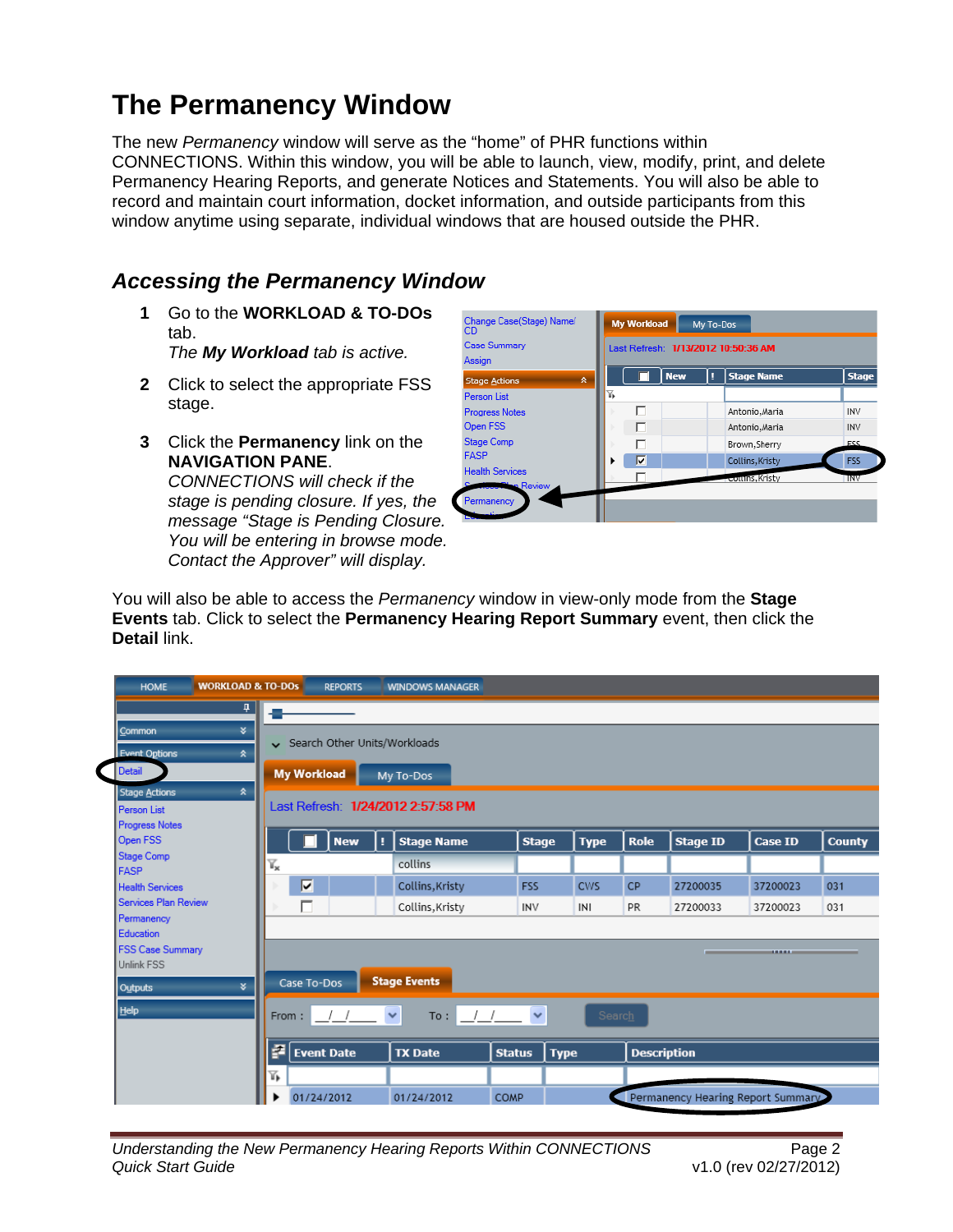#### <span id="page-6-0"></span>**Identifying the Permanency Window Components**

- **(A) NAVIGATION PANE** The **NAVIGATION PANE** will contain several sections with links that provide access to all PHR tasks (e.g., recording court and docket information; launching, modifying, and printing PHRs; and generating Notices and Statements). The chart on the following page details the links you will see.
- **(B) Child List** grid The **Child List** grid will populate with information from the *Tracked Children Detail* window, children's names, program choices, and PPGs included. The grid will also include the **Active < 21**, **All Active**, and **All** radio buttons. The grid and radio buttons function as they do now with sorting and filtering capabilities.
- **(C)Permanency Report Summary** grid The **Permanency Report Summary** grid will display a list of all PHRs launched for the selected child(ren). You can use the **Type** column to identify whether an Individual Child report was completed using the current **Permanency** tab ("Single" will display), or using the new *Permanency* window ("Individual" will display).



*NOTE: This image demonstrates an FSS/CWS stage with PC of "Protective" and "Placement" and PPG of "Return to Parent."* 

*The NAVIGATION PANE links that display on the Permanency window are dependent on stage type (i.e., CWS or CCR). In order to launch a PHR, the subject child(ren) in a CWS must have a PC of "Placement" or "Non-LDSS Custody."*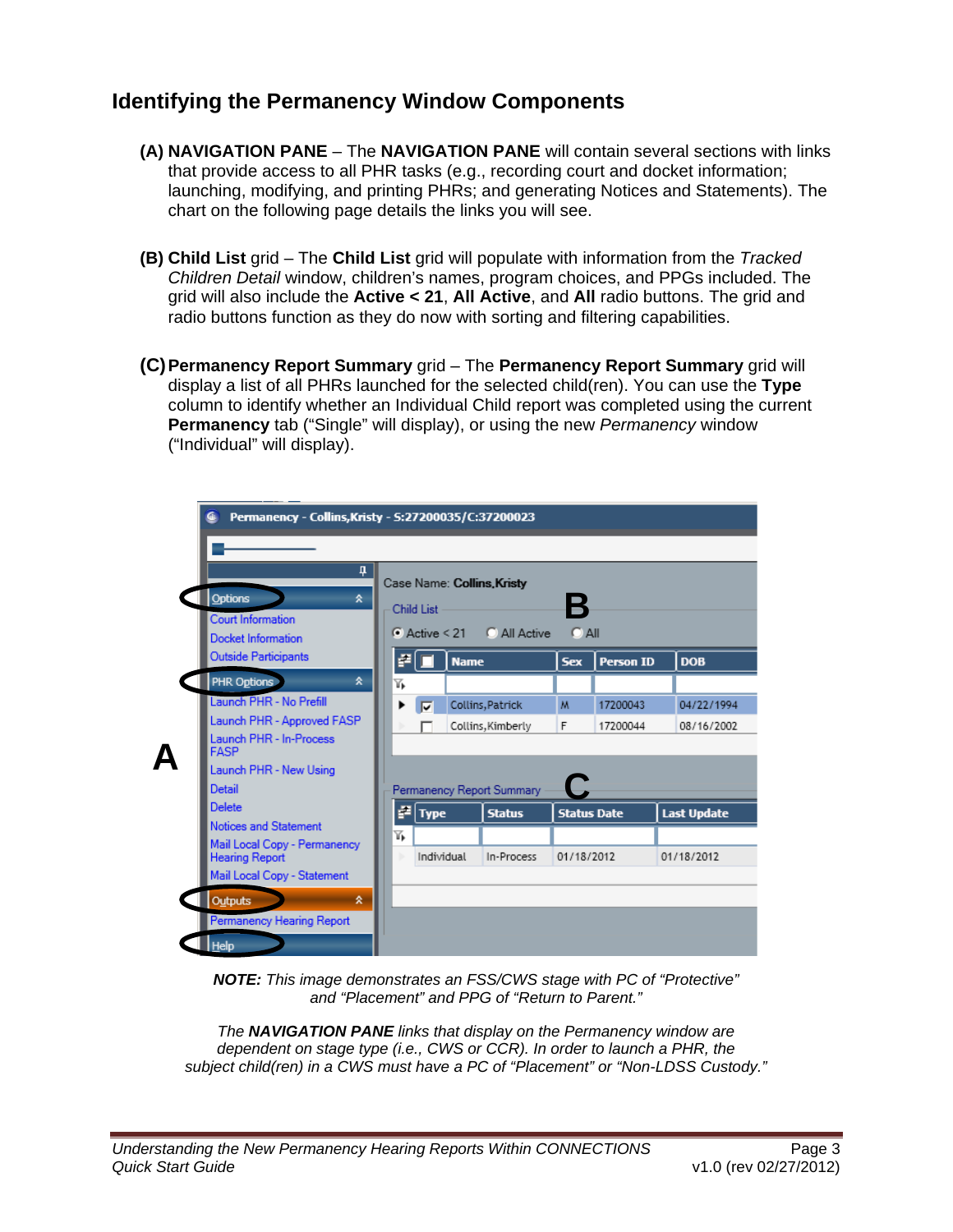#### <span id="page-7-0"></span>**NAVIGATION PANE Links**

Besides **Help**, which is common to all new CONNECTIONS windows, the **NAVIGATION PANE** of the *Permanency* window will contain three primary sections.

#### **Options**

This section will contain links that provide access to the *Court Information*, *Docket Information*, and *Outside Participants* windows. For FSS/CCR stages, the Adoption Checklist will also be accessible from this section (as shown in the image to the right).

Some key points to remember about these windows:

- They will be available at all times; a PHR does not need to be launched for you to access and complete these windows.
- The information recorded on them will populate all PHRs upon launch; such information is saved by stage, not by PHR.
- They can be completed in any order and modified at any time.

#### **PHR Options**

This section will contain links that allow you to launch, view, modify, delete, and email Permanency Hearing Reports. You will also be able to access the *Permanency Hearing Notices and Statement* window using the **Notices and Statement** link in this section.

#### **Outputs**

This section will contain the **Permanency Hearing Report** link that, when clicked, will display the print window for the PHR selected in the grid.



# **Completing Information Housed Outside of the PHR**

You will no longer need to repeatedly enter court and docket information for each PHR. Instead, you will record and maintain that information on the new *Court Information* and *Docket Information* windows, which will be housed outside the PHR and used for all PHRs you launch. As long as the information on these windows is kept up-to-date, this will allow for the most current information to populate the PHR.

In addition, there will be a new *Outside Participants* window, which functions similarly to the current version. Anyone with a role may view or modify information on the *Court Information*, *Docket Information*, and *Outside Participants* windows at any time; they are always available and **do not need to be completed in a specific order.**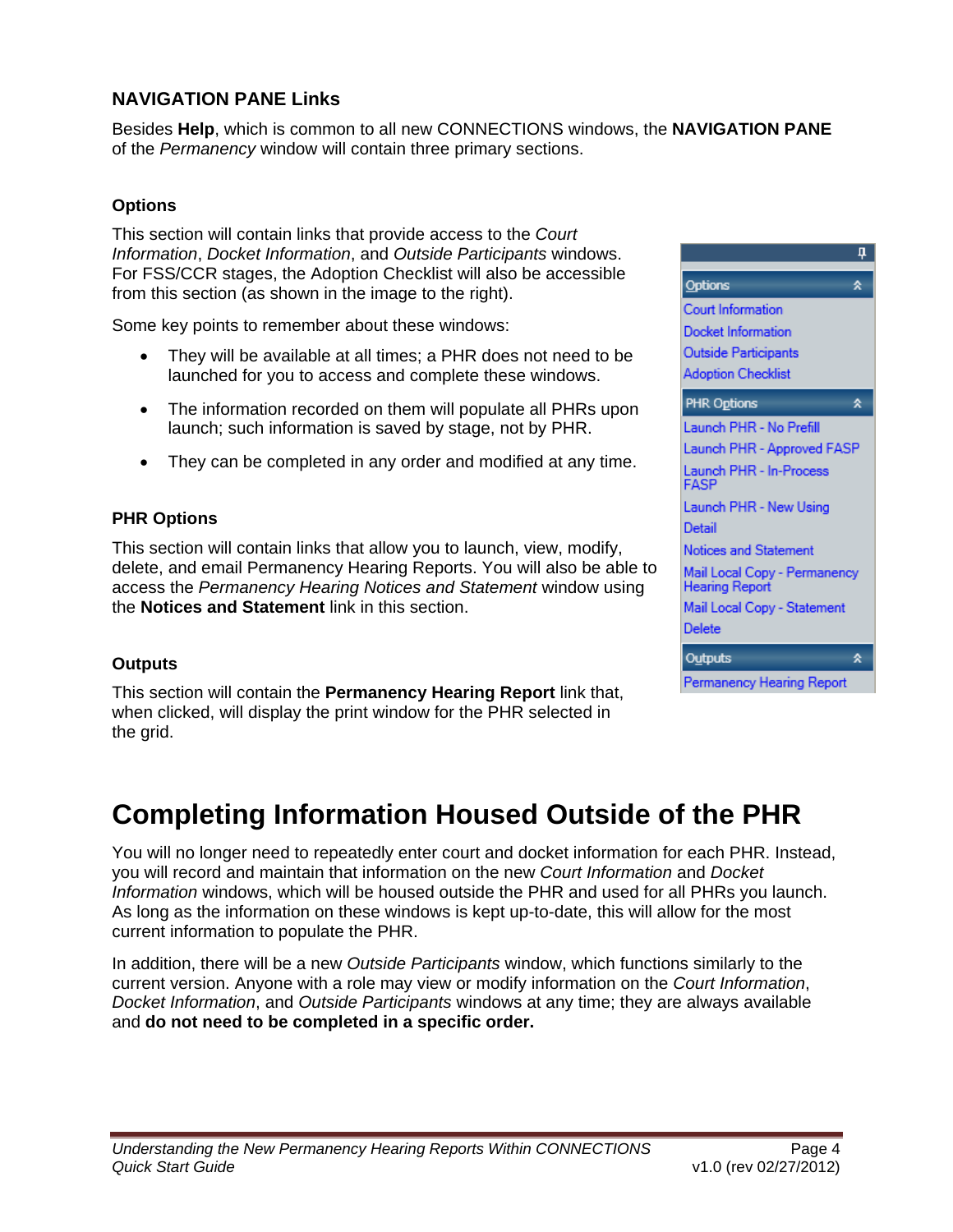## <span id="page-8-0"></span>**The Court Information Window**

The *Court Information* window will allow you to record court information for purposes of completing the Permanency Hearing Report, Permanency Hearing Notices, and the Permanency Hearing Statement.

#### **Identifying the Court Information Window Components**

The new *Court Information* window will contain four sections:

- **(A) Family Court Address** Selecting a court from the drop-down menu will automatically populate the remaining fields in this section.
- **(B) Hearing Information** The **Docket Numbers** field is view-only and will populate automatically using information recorded on the *Docket Information* window.
- **(C) Petitioner** Petitioner information is optional; however, your agency may have its own policy on whether to record this information. The address fields are optional; however, if you begin to record an address, you must complete it and validate it before you can save this window.
- **(D) Petitioner Attorney** This section is optional; however, like the **Petitioner** section, your agency may have its own policy on whether to record this information.

| $\bullet$              | Court Information - Collins, Kristy - S:27200035/C:37200023         |                                                           |                 |
|------------------------|---------------------------------------------------------------------|-----------------------------------------------------------|-----------------|
|                        |                                                                     |                                                           |                 |
|                        | <b>Family Court Address</b><br>Court:<br>Street:<br>PO Box/Apt:     | $\overline{\mathbf{v}}$ *                                 |                 |
| <b>NAVIGATION PANE</b> | City:<br>Zip:                                                       | State:                                                    |                 |
|                        | Hearing Information<br>Judge/Referee:<br>K<br>Attorney for DSS/ACS: |                                                           | Docket Numbers: |
|                        | Court Part/Room:                                                    |                                                           |                 |
|                        | Petitioner                                                          |                                                           |                 |
|                        | Name:                                                               | Title:                                                    |                 |
|                        | Address<br>Street:<br>PO Box/Apt:                                   | Phone<br>Phone:<br>$\overline{\phantom{a}}$<br>Extension: |                 |
|                        | City:                                                               | Validate                                                  |                 |
|                        |                                                                     |                                                           |                 |
|                        | Petitioner Attorney                                                 |                                                           |                 |
|                        | Name:                                                               |                                                           |                 |
|                        | Address<br>Street:                                                  | Phone<br>Phone:<br>$\cup$ $\overline{\phantom{a}}$        |                 |
|                        | PO Box/Apt:                                                         | Extension:                                                |                 |

There is no option to delete court information. In order to mark a PHR as "Final" or to generate Notices and Statements, the following fields must be completed:

- 
- Court Attorney for DSS/ACS
- Judge/Referee Docket Numbers (from *Docket Information* window)
- 
-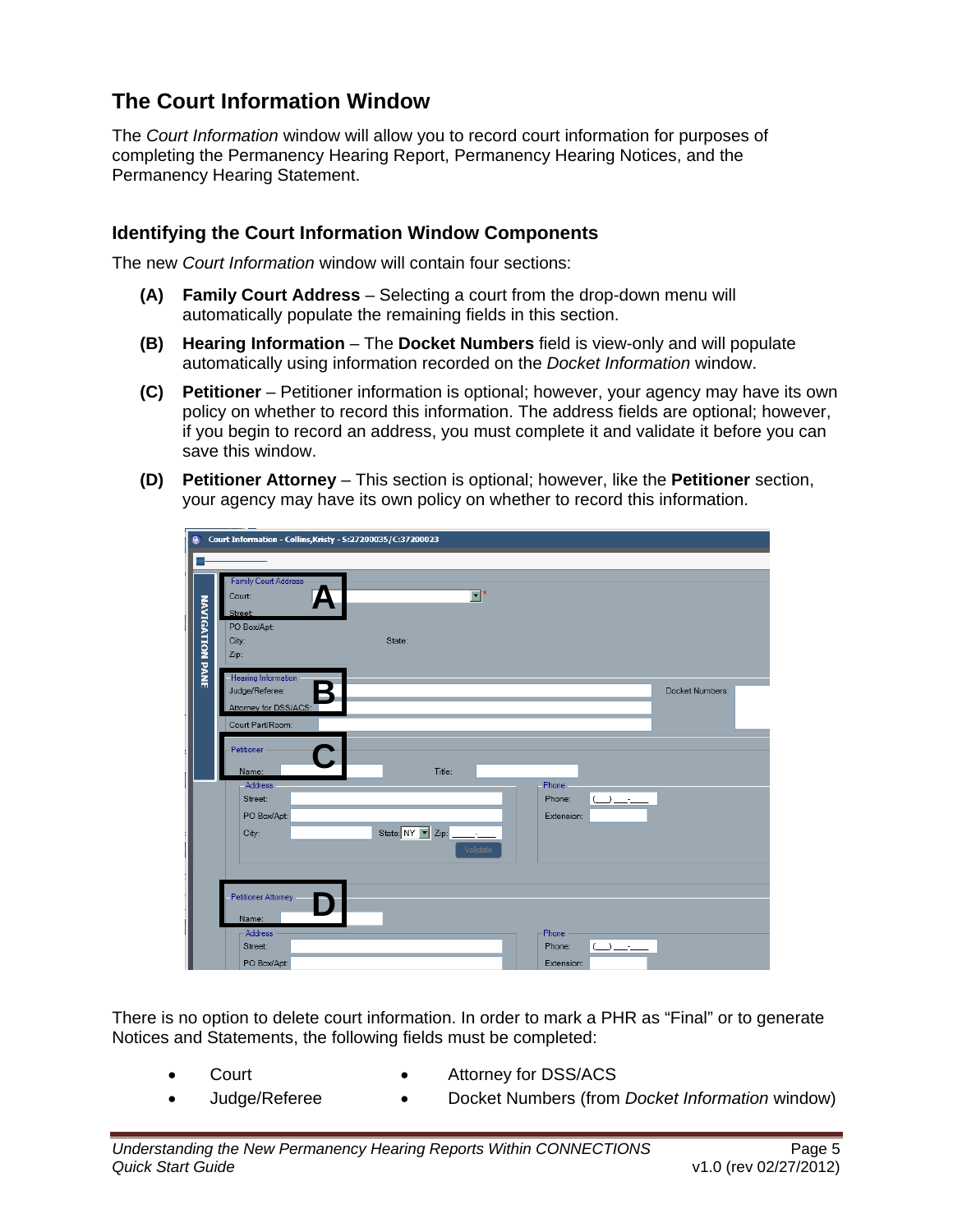#### <span id="page-9-0"></span>**The Docket Information Window**

The *Docket Information* window will allow you to record docket numbers and related information that will be used to populate required fields on the Title Page of a Permanency Hearing Report. This window will be available for viewing and modifying at all times.

Information from other areas of CONNECTIONS, such as the Stage Composition, Tracked Children Detail, and Family Relationship Matrix, will pre-fill automatically on the *Docket Information* window. Therefore, you may wish to verify that the information in those areas is accurate and up-to-date.

#### **Identifying the Docket Information Window Components**

The new *Docket Information* window will contain four tabs:

**(A) Children** - This default tab will allow you to view and filter a list of all tracked children. Information from the *Tracked Children Detail* window will populate here. This is the tab on which you will record the docket number(s) for the child(ren).

**(B) Agency & Attorneys** – This tab will allow you to view the agency representatives and attorneys who will be presented in the PHR. There will be **Case Manager** and **Case Planner** fields that you can modify to reflect those who are most familiar with the case. Below those will be a field to select the **Case Worker** name(s), so they can be printed on the Statement that is sent to the court, and a non-modifiable **Child Protective Worker/Monitor** field. In addition, non-modifiable attorney information will populate from the *Court Information* window.

**(C) Parents** - This tab will allow you to view a grid of all parents and persons legally responsible who are listed in the Family Relationship Matrix. You will not be able to enddate persons on this tab; any such changes need to happen on the **Stage Composition** tab.

**(D) Additional Persons** – This tab will allow you to record persons associated with the case who may or may not be a respondent. Those you record can be associated to one or more children in the stage using the **Associated Child** grid on this tab.

|                                  | А                 |   | Β                                    |  | C                |            | IJ                        |  |  |  |
|----------------------------------|-------------------|---|--------------------------------------|--|------------------|------------|---------------------------|--|--|--|
|                                  | <b>Children</b>   |   | Agency & Attorneys<br><b>Parents</b> |  |                  |            | <b>Additional Persons</b> |  |  |  |
| C Active < 21 C All Active C All |                   |   |                                      |  |                  |            |                           |  |  |  |
|                                  | <b>Name</b>       |   | <b>Sex</b>                           |  | <b>Person ID</b> | Age        | <b>DOB</b>                |  |  |  |
| Δ.                               |                   |   |                                      |  |                  |            |                           |  |  |  |
|                                  | Collins, Patrick  |   | M                                    |  | 17200043         |            | 04/22/1994                |  |  |  |
|                                  | Collins, Kimberly |   | F                                    |  | 17200044         |            | 08/16/2002                |  |  |  |
|                                  | Collins, Tyler    | M | 17200045                             |  | $\overline{2}$   | 03/30/2009 |                           |  |  |  |
|                                  |                   |   |                                      |  |                  |            |                           |  |  |  |

ш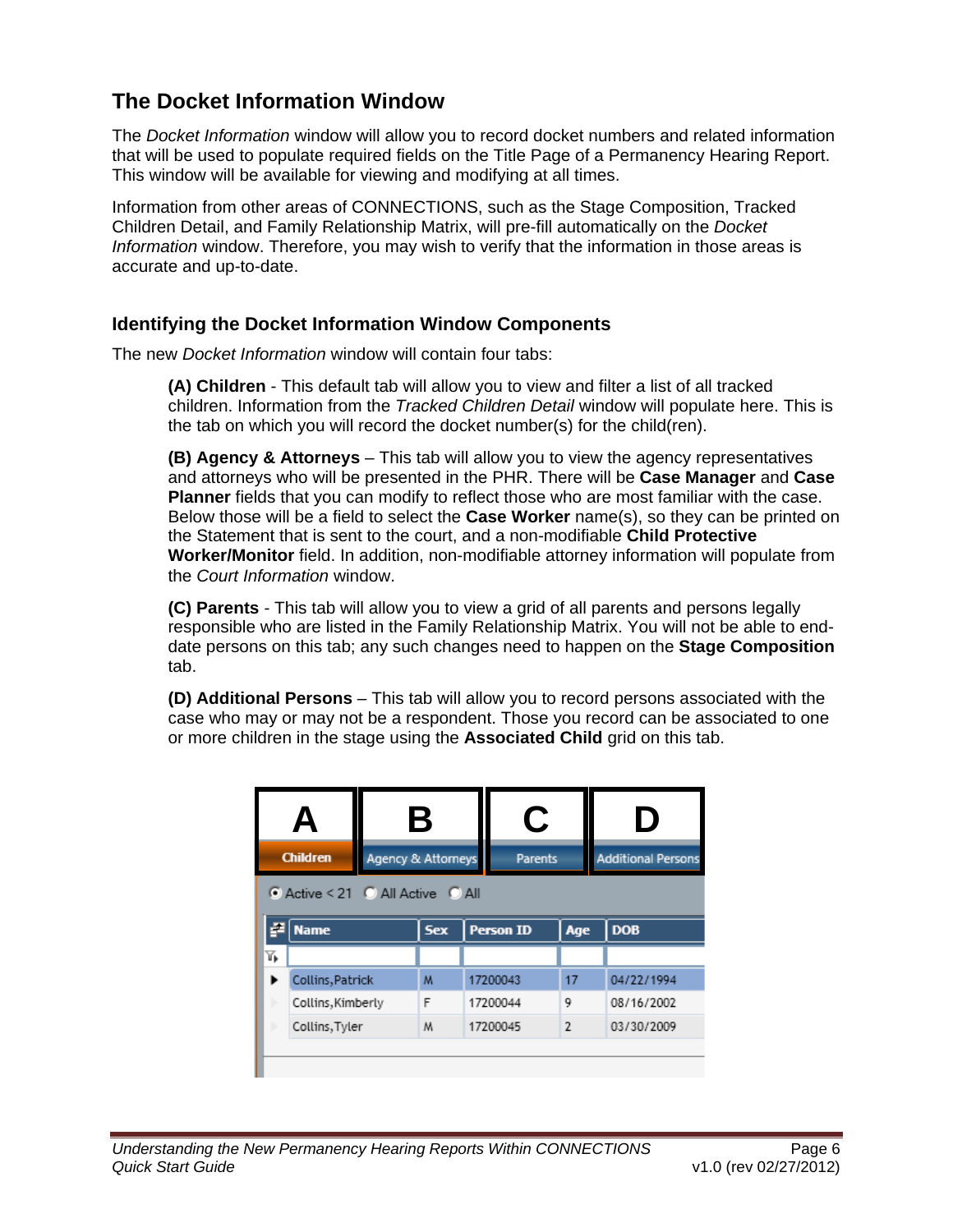## <span id="page-10-0"></span>**The Outside Participants Window**

This window will allow you to record information about an individual who does not appear in the Stage Composition, thereby adding him/her as an individual who may receive a Permanency Hearing Notice. The new *Outside Participants* window functions the same as those in other areas of CONNECTIONS. Individuals added to this window will display on other *Outside Participants* windows in CONNECTIONS; however, as now, in order to assign an SPR Role and Relationship to an individual, you must use the *Outside Participants* window within the SPR.

#### **Identifying the Outside Participants Window Components**

- **(A)** Outside participants are listed at the top of the window.
- **(B)** Add new Outside Participants by recording information in the fields at the bottom of the window.



*NOTE: The NAVIGATION PANE has been collapsed in this image.*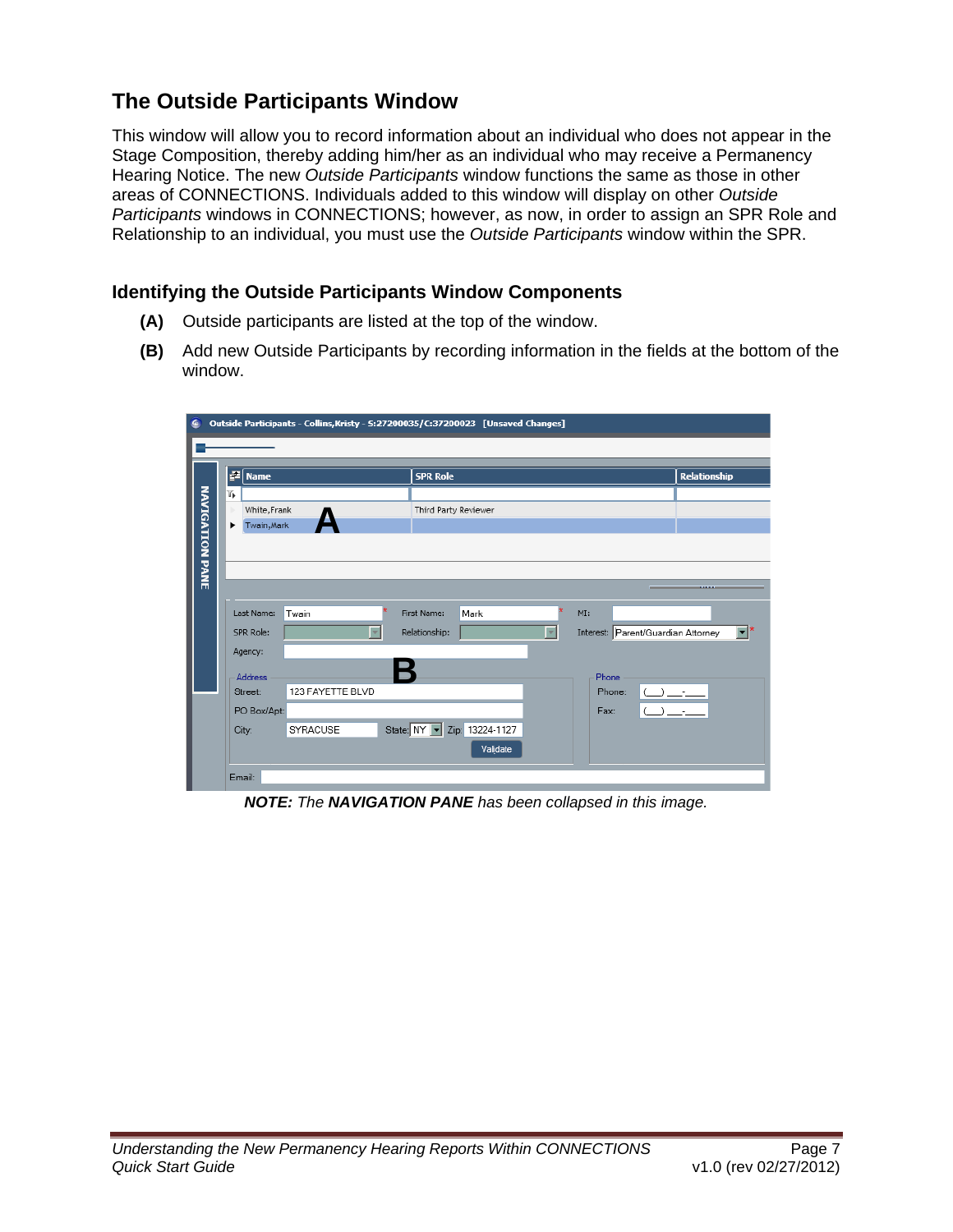### <span id="page-11-0"></span>**The Adoption Checklist Window**

The Adoption Checklist will be available at anytime in FSS/CCR stages to document the steps taken towards completing the adoption process. Only one checklist will exist per CCR stage.

The *Adoption Checklist* window will be accessible by anyone with a role in the stage. Within the PHR, you will be able to select whether or not to display the information on this window, which can be used for subsequent PHRs, just like court and docket information. A freed child of any age may be displayed on this window.

#### **Identifying the Adoption Checklist Window Components**

The *Adoption Checklist* window contains three tabs:

**(A) Checklist** – This default tab will allow you to record the dates on which key steps in the adoption process have been completed.

**(B) Documents** – This tab will allow you to record what documents and certifications have been secured towards finalizing a child's adoption.

**(C) Subsidy** – This tab will allow you to record information related to an adoption subsidy application.

| ⊕                      | Adoption Checklist - Gilbert Sam - S-27500025/C-37500010 |                                   |
|------------------------|----------------------------------------------------------|-----------------------------------|
|                        |                                                          |                                   |
| $\overline{a}$<br>Help | <b>Checklist</b><br>Subsidy<br><b>Documents</b>          |                                   |
|                        | <b>Adoption Checklist</b>                                |                                   |
|                        | <b>Sam Gilbert</b><br>Name:                              | $\overline{2}$<br>Age:            |
|                        | Adoptive Parent 1:                                       |                                   |
|                        | Adoptive Parent 2:                                       |                                   |
|                        | Intent to Adopt Signed:                                  |                                   |
|                        | Adoptive Home Study Complete:                            |                                   |
|                        | Adoptive Placement Agreement Signed:                     |                                   |
|                        | Criminal History Record Check:                           |                                   |
|                        | SCR Data Base Check:                                     |                                   |
|                        | Interstate Compact on Placement of Children:             | ◡                                 |
|                        | Adoption Petition Filed:                                 | Only the Adoption<br>$\checkmark$ |
|                        | County where Petition Filed:                             | Hearing Date can                  |
|                        | Adoption Hearing Date:                                   | be recorded as a<br>future date.  |
|                        | Adoption Hearing Time:                                   |                                   |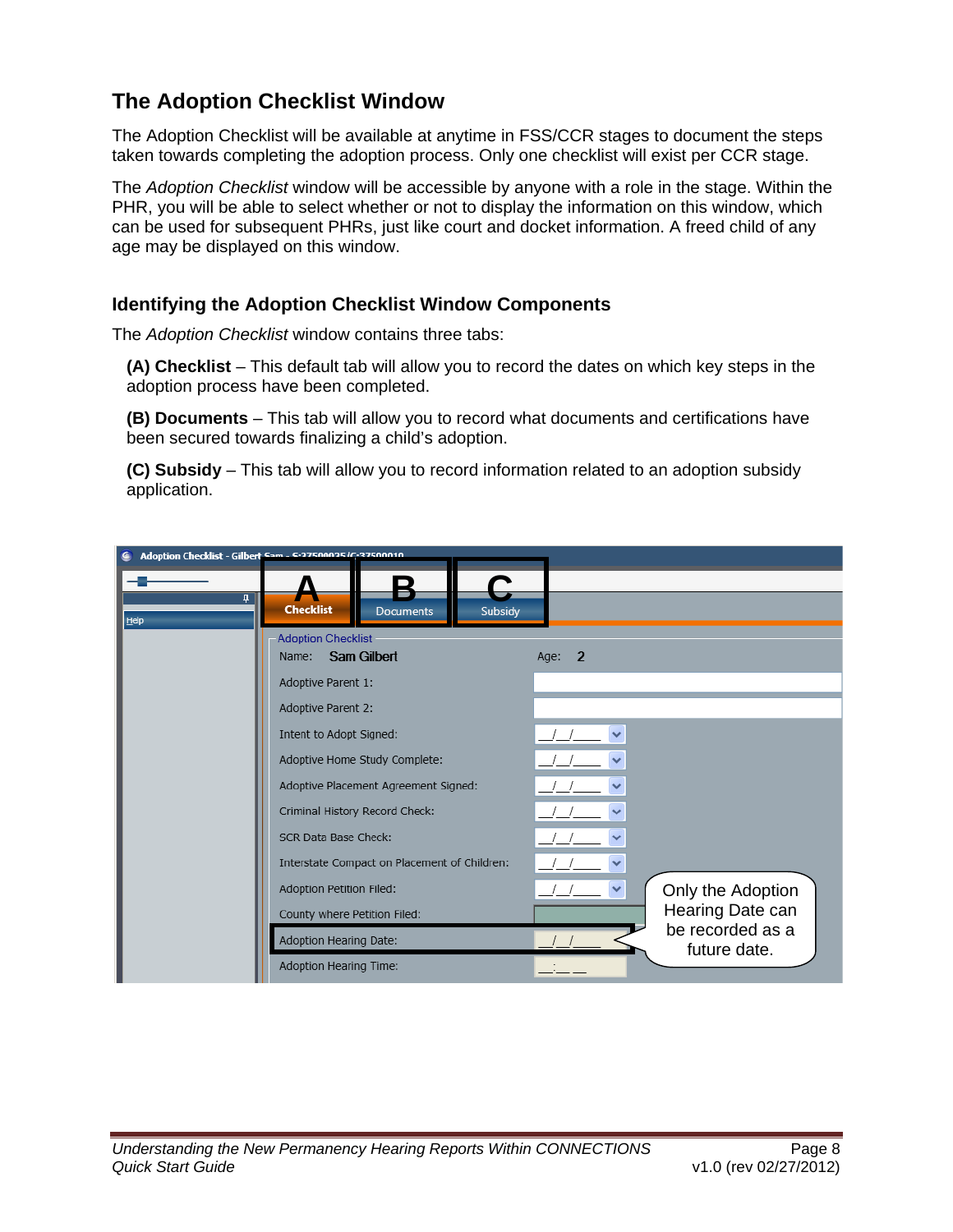# <span id="page-12-0"></span>**The Launch Process**

You will be able to launch an Individual Child, Multiple Child, or Freed Child Permanency Hearing Report from the new *Permanency* window. Four launch types, available as links on the **NAVIGATION PANE**, will allow you to select from which area of CONNECTIONS, if any, to retrieve data. Unless a stage is pending closure, all four links will always be enabled.

Prior to launching a report, the *Education* and *Health Services* windows should be complete and accurate, since some of that information will be brought into the PHR upon launch. Additionally, the previous PHR must be marked "Final" before the next one can be launched.

#### **Identifying the Permanency Hearing Launch Types**

There will be four launch links on the **NAVIGATION PANE**:

- **Launch PHR-No Pre-fill** PHR will not pre-fill from any Approved or In-Process FASP.
- **Launch PHR-Approved FASP** PHR will pre-fill with narratives from the most recently Approved FASP or Plan Amendment.
- **Launch PHR-In-Process FASP** PHR will pre-fill with narratives from the In-Process FASP or Plan Amendment.
- **Launch PHR-New Using** PHR will pre-fill using the information from the PHR selected in the **Permanency Report Summary** grid. When selecting a PHR from which to pre-fill, you cannot select one belonging to a different child; you must use a previous report of the same child, which can include a Multiple Child report that included the child.

## *Launching a Permanency Hearing Report*

- **1** Go to the **WORKLOAD & TO-DOs** tab. *The My Workload tab is active.*
- **2** Click to select the appropriate FSS stage.
- **3** Click the **Permanency** link on the **NAVIGATION PANE**. *The Permanency window displays.*
- **4** Click to select a child from the **Child List** grid.
- **5** Click the appropriate **Launch PHR** link. *This should be based on the area from which you need to retrieve data for the report.*

After launching the PHR, you will be able to work within the various report sections, which do not have to be completed all at once. If/when you need to return to the PHR to complete your work, you will use the **Detail** link on the *Permanency* window.



숏 **PHR Options** Launch PHR - No Prefill Launch PHR - Approved FASP Launch PHR - In-Process FASP Launch PHR - New Using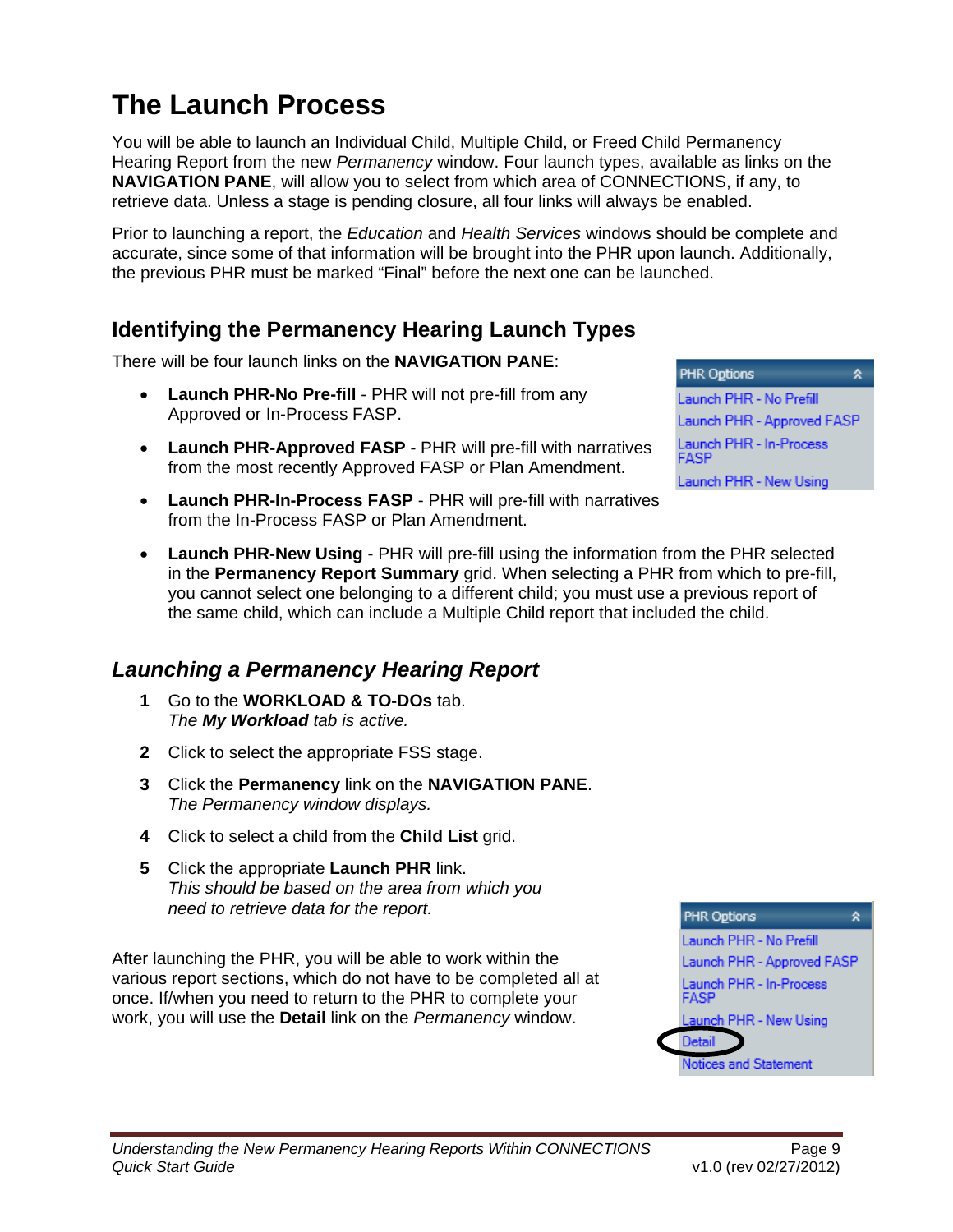# <span id="page-13-0"></span>**New Features of the Permanency Hearing Report**

Several new features will be available to help you complete Permanency Hearing Reports more efficiently. In addition, you will notice new questions included to reflect current law.

### **The Title Page**

Upon clicking one of the links to launch a PHR, the report's Title Page will display. In the **NAVIGATION PANE**, links will provide access to the four 'section windows' of the PHR:

- Permanency Plan Summary
- Efforts to Finalize Permanency
- Status of the Child
- Discharge/Transition

Each section window displays questions and narrative fields to record your responses. These four windows will appear and work the same.



## **Collapsing Sections**

The **Collapse All** link will display in the **NAVIGATION PANE** of certain PHR section windows. Clicking this link will collapse all questions on the window, which will minimize the need for excessive scrolling.

|                                      | Reasonable Efforts to Finalize Permanency - Collins, Kristy - S:27200035/C:372000                                                    |                     |
|--------------------------------------|--------------------------------------------------------------------------------------------------------------------------------------|---------------------|
| ☆<br>Options<br>Save                 | Locate Absent Parent/Relative<br>(Collapsed question)                                                                                |                     |
| llapse Al<br>l oggle Snort/Long<br>ጷ | Absent Parent/Relative as Resource<br>2. ABSENT PARENT/RELATIVE AS RESOURCE<br>State whether the absent parent or any other relating | (Expanded question) |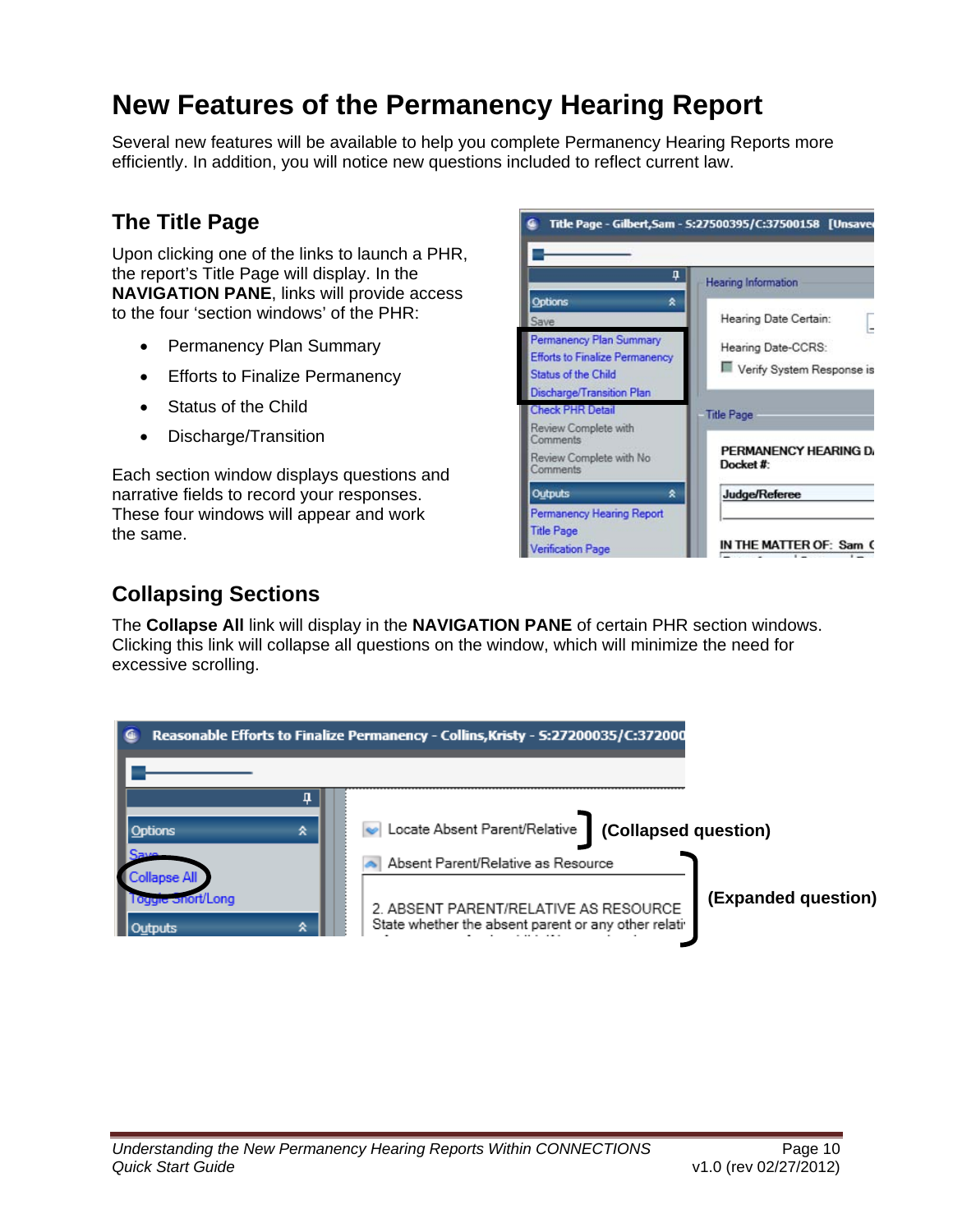# <span id="page-14-0"></span>**Toggling Questions**

The **Toggle Short/Long** link in the **NAVIGATION PANE** of each section window will allow you to toggle between the long and short (abbreviated) versions of a question. By default, the long version displays, but not all questions will have a short version.



#### **Long Version (Default)**

2. ABSENT PARENT/RELATIVE AS RESOURCE

State whether the absent parent or any other relative expressed an interest in obtaining custody of or planning for the child and whether any relative is interested in becoming a foster parent for the child. If interest has been expressed, please state what has been done to further any of these outcomes?

#### **Short Version**

2. ABSENT PARENT/RELATIVE AS RESOURCE Has any absent parent or relative expressed interest in being a placement resource for the child

and what has been done to further these outcomes?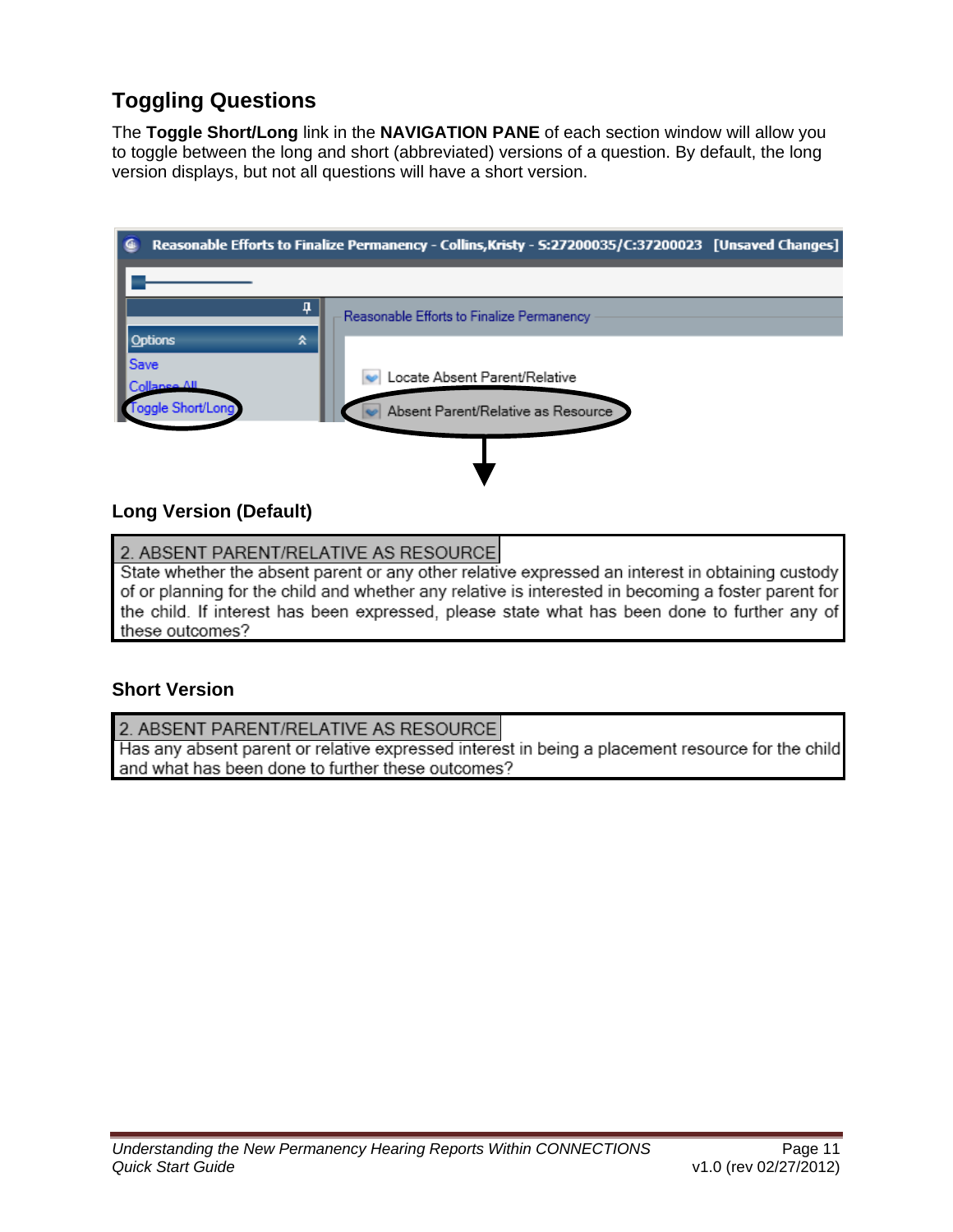# <span id="page-15-0"></span>**The Notes Link**

Clicking the *Notes* link will display a pop-up window that allows co-workers and supervisors to communicate issues regarding the associated question. This link will display above each question on the PHR section windows, and on each *Question Level Edits and Retrieval* window (see the following page for detailed information on that window). The *Notes* window is an optional, informal means of communication meant to replace the need for excessive emails and other forms of manual communication.

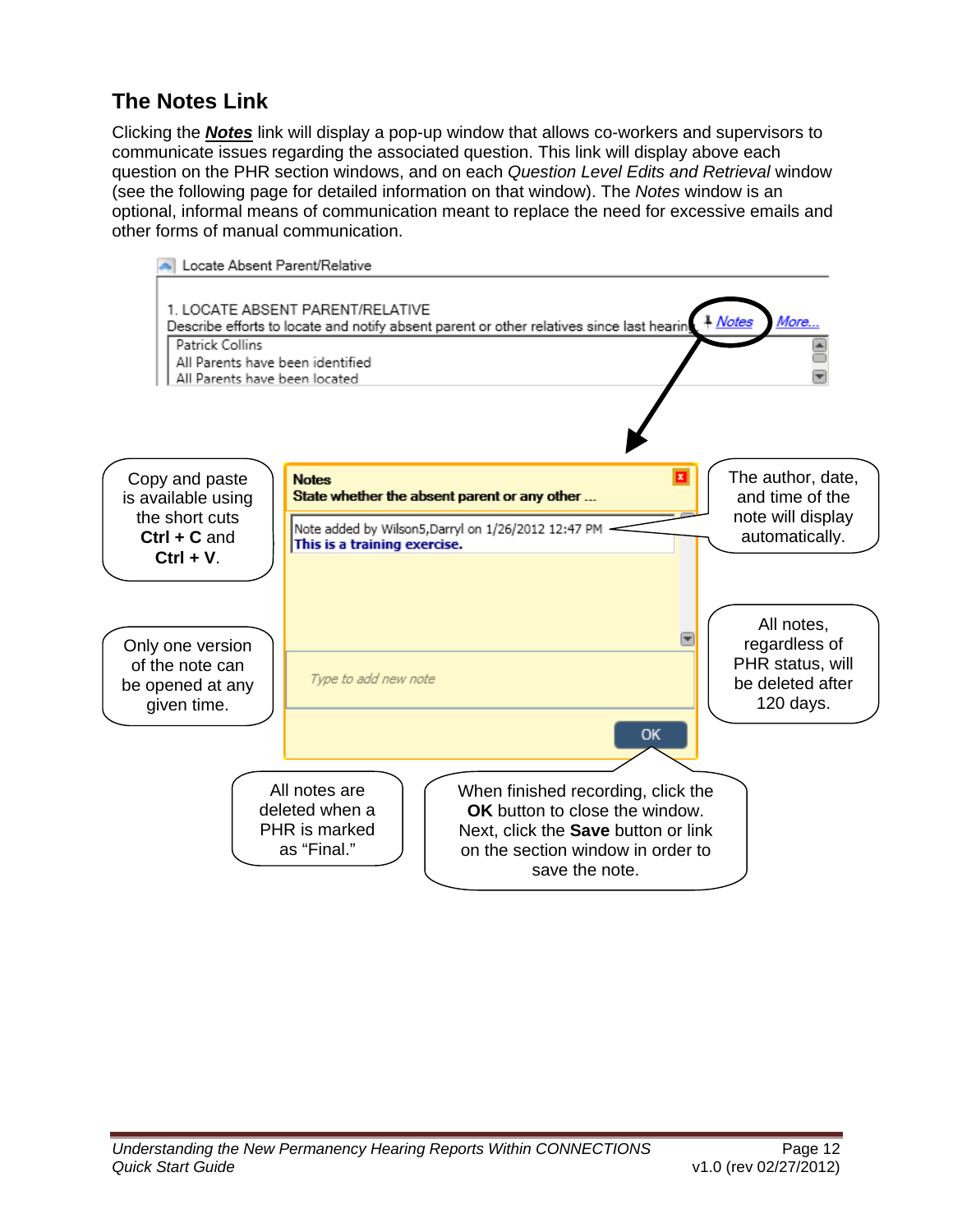## <span id="page-16-0"></span>**The Question Level Edits and Retrieval Window**

The *More…* link will display next to the *Notes* link and will open the *Question Level Edits and Retrieval* window.



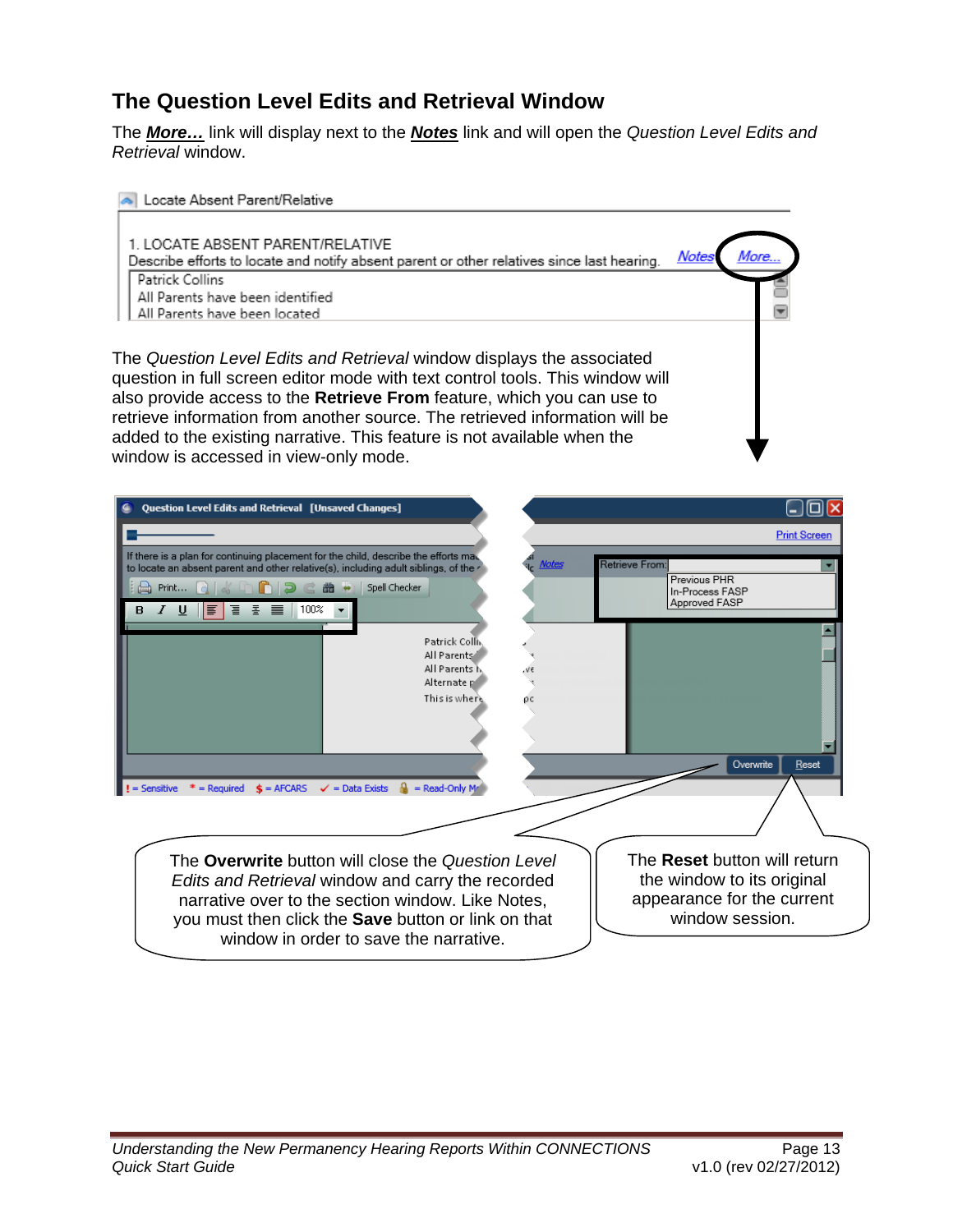#### <span id="page-17-0"></span>**Working with Customized Questions**

The questions that appear in the PHR will be customized based on your previous responses, as well as the age and PPG of the selected child(ren).

| Reasonable Efforts to Finalize Permanency                                                                                                                                                                            |
|----------------------------------------------------------------------------------------------------------------------------------------------------------------------------------------------------------------------|
|                                                                                                                                                                                                                      |
| Locate Absent Parent/Relative                                                                                                                                                                                        |
| Absent Parent/Relative as Resource                                                                                                                                                                                   |
| Incarcerated/Program                                                                                                                                                                                                 |
| 3. PARENT IS INCARCERATED / IN A RESIDENTIAL SUBSTANCE ABUSE TREATMENT PROGRAM.<br>Yes<br>Are any of the parents incarcerated or in a residential substance abuse treatment program?                                 |
| Kristy Collins                                                                                                                                                                                                       |
| Thomas Collins<br>in a residential substance abuse treatment program v                                                                                                                                               |
| Thomas Collins is in a residential substance abuse treat nent progres                                                                                                                                                |
| 02/29/2012<br>Expected Date of Release/Discharge:                                                                                                                                                                    |
| A. An assessment of the parent/child relationship must be completed before the relationship with the parent can be<br><b>Nes</b><br>terminated. Has an assessment been completed for all children?                   |
| Describe the result of the assessments and/or explain why any of the assessments were not completed.<br>More<br>Notes<br>Include information about: reasonable efforts made, services provided, barriers encountered |

### **The Caseworker Contacts Chart**

This optional step will create a Case Worker Contact Summary Chart that populates with numbers of contacts and attempted contacts of all methods (i.e., Face to Face, Phone, Email, Mail, Fax, Other). This information is calculated from Progress Notes and it cannot be modified within the chart. The chart will refresh each time it is opened until the PHR is marked final.

| Reasonable Efforts - Case Worker Contact                                                                                    |   |   |   |   |   |  |  |  |  |
|-----------------------------------------------------------------------------------------------------------------------------|---|---|---|---|---|--|--|--|--|
| 5. REASONABLE EFFORTS - CASE WORKER CONTACT<br>Present the Case Worker Contact Summary Chart?<br>Yes                        |   |   |   |   |   |  |  |  |  |
| Participants<br>Email, Mail or Fax   Other<br>Face to Face<br>Phone<br>Attempted(all<br>methods)                            |   |   |   |   |   |  |  |  |  |
| Family<br>Participants                                                                                                      | Ω | O | 0 | 0 | 0 |  |  |  |  |
| Family & Other<br>Participants                                                                                              | 0 | 0 | 0 | 0 | 0 |  |  |  |  |
| Other Participants   0                                                                                                      |   | 0 | 0 | 0 | 0 |  |  |  |  |
| Provide any additional contacts made and explain or offer clarification of the information in the<br>More<br>Notes<br>chart |   |   |   |   |   |  |  |  |  |

Results are included in the chart based on contact Event dates that occurred since one of the following dates (only one date is used starting with  $#1 - if$  not  $#1$  then  $#2$ , if not  $#2$  then  $#3$ ):

- 1. Last Hearing Date Certain with a PHR status of "Final"; or
- 2. Earliest (first) Removal Date of the child(ren); or
- 3. Last eight months of the current report's Hearing Date Certain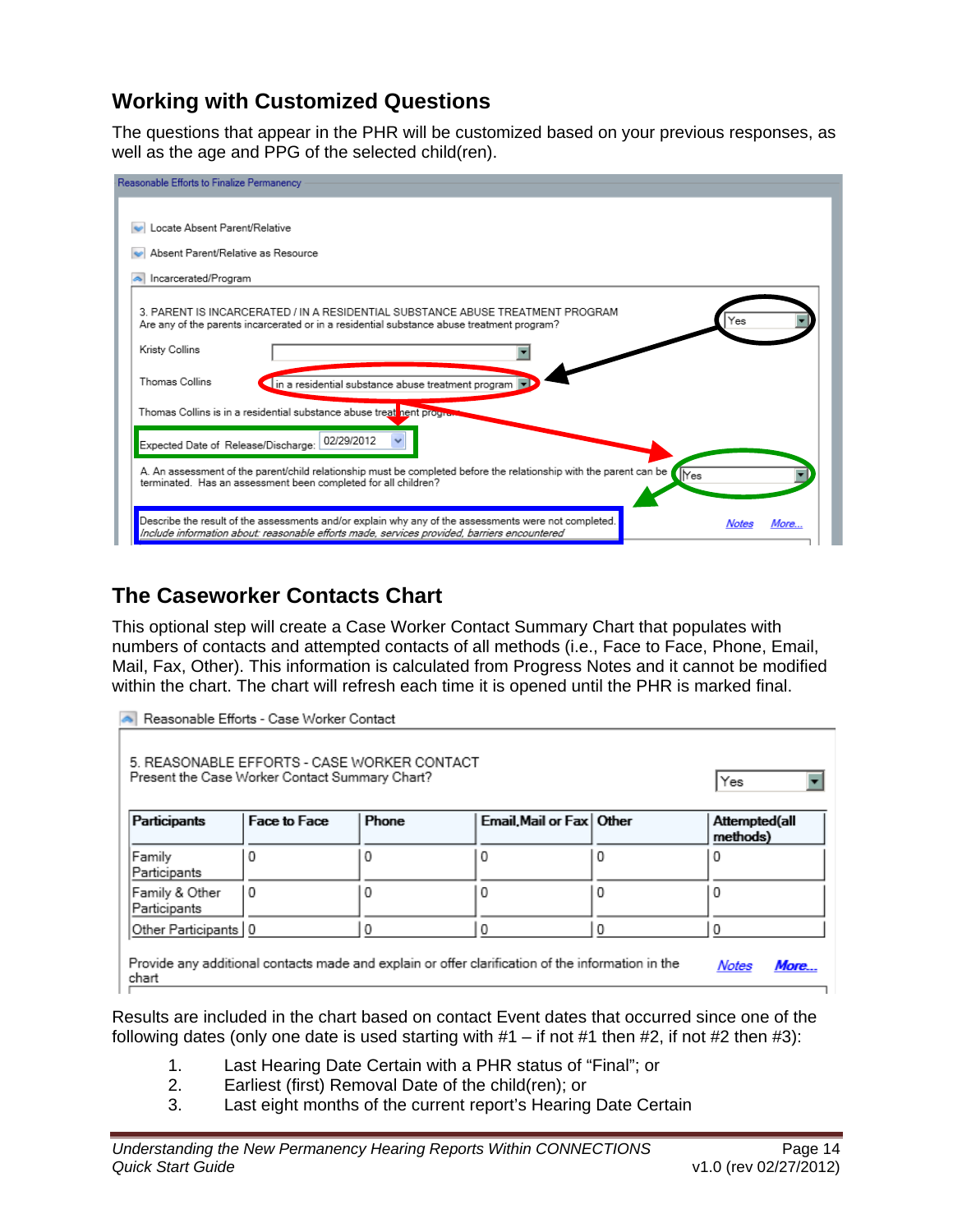## <span id="page-18-0"></span>**Discharge/Transition Plan**

In addition to the new features and questions in the PHR, there is the **Discharge/Transition Plan** section, which will provide a place to record transition planning information for APPLA (Another Planned Permanent Living Arrangement) youth and youth who are changing or leaving placement.

| <b>Patrick Collins Male</b> |          |                               |            | Date-CCRS  |                                                      | Choice 1                                                                                                    | Choice 2                                                                                                      | Choice 3 |                     |
|-----------------------------|----------|-------------------------------|------------|------------|------------------------------------------------------|-------------------------------------------------------------------------------------------------------------|---------------------------------------------------------------------------------------------------------------|----------|---------------------|
|                             | 17200547 | 17                            | 04/22/1994 |            | Place in<br>another<br>planned living<br>arrangement | Protective                                                                                                  | Placement                                                                                                     |          |                     |
| <b>Patrick Collins</b>      |          |                               |            |            |                                                      |                                                                                                             |                                                                                                               |          |                     |
|                             |          |                               |            |            |                                                      |                                                                                                             |                                                                                                               |          |                     |
|                             |          |                               |            |            |                                                      |                                                                                                             |                                                                                                               |          | More                |
|                             |          | Type of Discharge/Transition: |            | Transition |                                                      | Age: 17<br>A. Describe the anticipated placement transition, timeframe, and why it is safe and appropriate. | 1. Is discharge from placement or transition to another placement setting anticipated in the next six months? |          | Yes<br><b>Notes</b> |

# **Maintaining Permanency Hearing Reports**

A Permanency Hearing Report does not have to be completed all at once. Using the **NAVIGATION PANE** links, you will be able to access an in-process PHR in order to make modifications, submit it for review, mark it as "Final," print, email, or even delete it.

## **Checking for Report Completion**

On the Title Page, the **Check PHR Detail** link will provide access to the new *Check PHR Detail* window. Much like the FASP, a PHR must pass specific system edits before it can be marked as "Final." Clicking the **Check PHR Detail** link initiates a check of those system edits and displays a non-navigable list of any incomplete components on the *Check PHR Detail* window.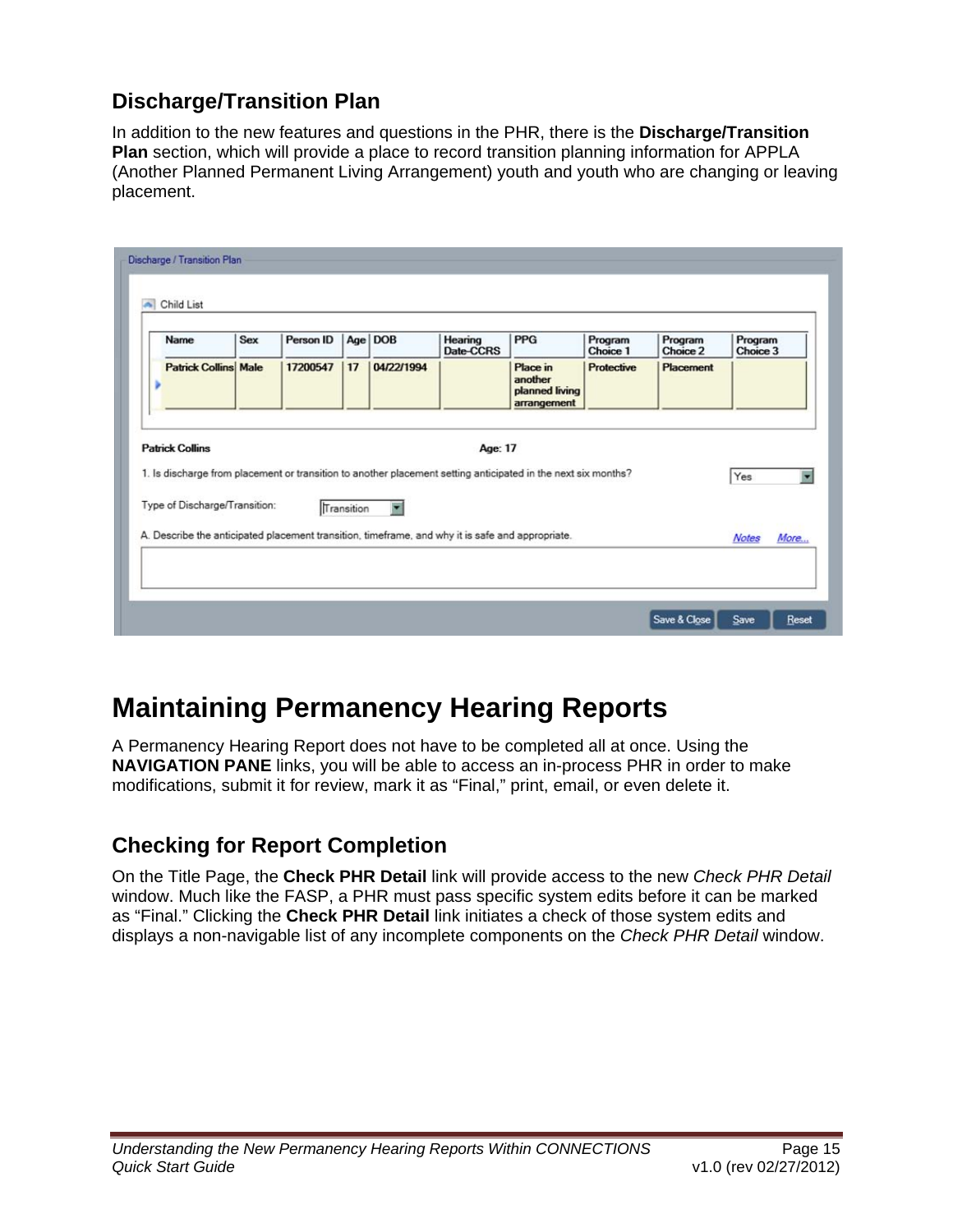<span id="page-19-0"></span>

### **Submitting a Permanency Hearing Report for Review**

The *Check PHR Detail* window also displays the **Submit for Review** link, which initiates the new, optional review process. Clicking this link will submit the in-process PHR for review to another CONNECTIONS user. By default, this is the submitting worker's supervisor; however, this may be changed according to the policy of your district/agency. A PHR can be submitted for review at any time; the PHR does not need to be complete.

- **1** Click the **Submit for Review** link on the *Check PHR* window. *The To-Do Detail window displays. Check with your supervisor for your district/agency's policy on submitting PHRs for review.*
- **2** Click the **Save & Close** button. *The Title Page displays.*
- **3** Click the **X** button. *The Title Page closes and the Permanency window displays.*

#### **Marking a Permanency Hearing Report as "Final"**

Once the PHR passes all required edits, the **Mark as Final** link on the *Check PHR Detail*  window will enable. Clicking this link will save the report in its current state; no modifications can be made and any notes are automatically deleted.

## **Printing a Permanency Hearing Report**

The **Outputs** section of the **NAVIGATION PANE** will include links for you to print the entire PHR. In addition, the **NAVIGATION PANE** of each section window will contain links to print the entire PHR or only that specific section.

- **1** On the *Permanency* window, click to select a child from the **Child List** grid. *The Permanency Report Summary grid populates.*
- **2** Click to select a PHR on the **Permanency Report Summary** grid. *The entire PHR can be printed using the link in the Outputs section of the NAVIGATION PANE. If you want to print a specific section of the PHR, you must open the section window via the Title Page. Refer to "New Features of the Permanency Hearing Report" in this guide for information on how to access the section.*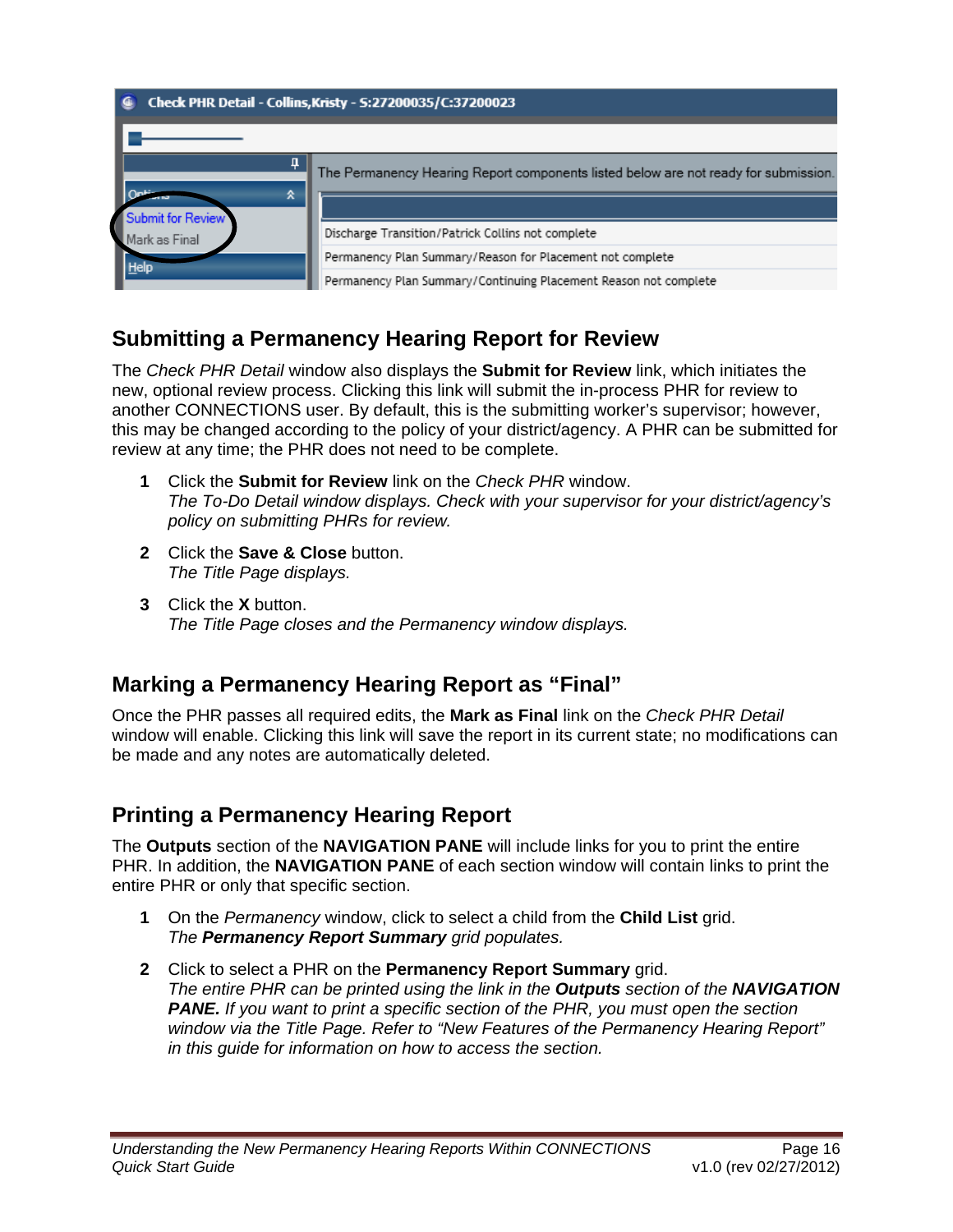# <span id="page-20-0"></span>**Using Mail Local Copy**

Mail Local Copy will function the same as it currently does; the PHR or Statement will be sent to the email Inbox of the logged-on worker. You will use the **Mail Local Copy** links on the **NAVIGATION PANE** of the *Permanency* window to initiate the process.

- **1** On the *Permanency* window, click to select a child from the **Child List** grid. *The Permanency Report Summary grid populates.*
- **2** Click to select a PHR on the **Permanency Report Summary** grid.
- **3** Click the **Mail Local Copy Permanency Hearing Report** link or the **Mail Local Copy – Statement** link. *Warning messages will display.*

#### **Important Reminder!**

Please remember to **password-protect** the PHR before emailing it to another individual.

#### **Deleting an In-Process Permanency Hearing Report**

Deleting a PHR will work much like it does currently, only instead of clicking the **Delete** command under the **File** menu, you will click the **Delete** link on the **NAVIGATION PANE** of the *Permanency* window. Remember, once you delete a report, it cannot be recovered.

- **1** On the *Permanency* window, click to select a child from the **Child List** grid. *The Permanency Report Summary grid populates.*
- **2** Click to select a PHR in the **Permanency Report Summary** grid.
- **3** Click the **Delete** link. *A confirmation message window displays.*
- **4** Click the **Yes** button. *The report is removed from the grid.*



| <b>PHR Options</b>                                    |
|-------------------------------------------------------|
| Launch PHR - No Prefill                               |
| Launch PHR - Approved FASP                            |
| Launch PHR - In-Process<br>FASP                       |
| Launch PHR - New Using                                |
| Detail                                                |
| Notices and Statement                                 |
| Mail Local Copy - Permanency<br><b>Hearing Report</b> |
| Mail Local Copy - Statement                           |
| <b>Delete</b>                                         |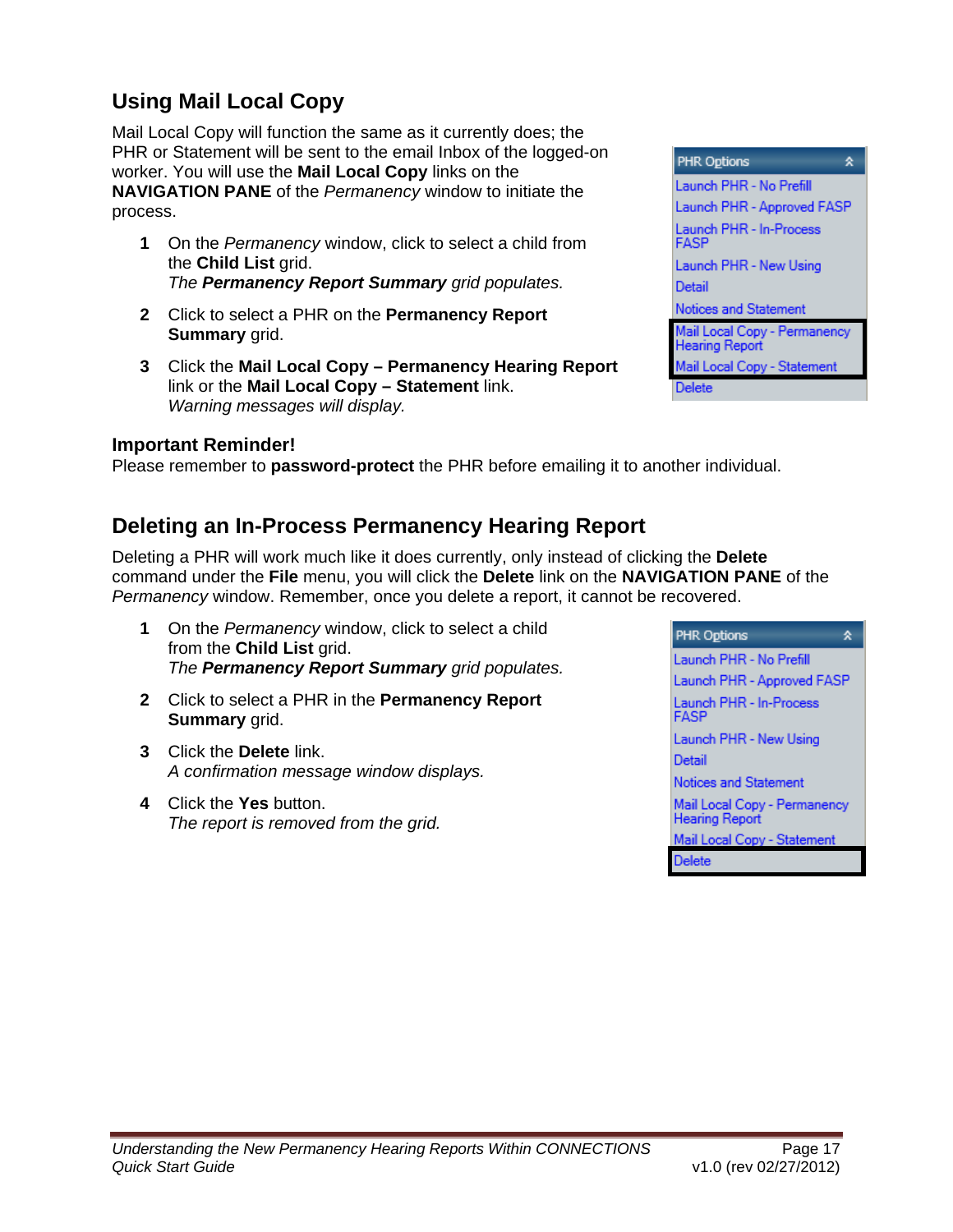# <span id="page-21-0"></span>**Notices and Statements**

Permanency Hearing Notices are used to notify all appropriate individuals of the date, time, and location of the permanency hearing. The Statement lists all those who received Notice, and is submitted only to the court, along with the PHR.

There are no changes regarding who receives just the Notice or the Notice and PHR. Only the window from which you generate them is new.

#### *Accessing the Permanency Hearing Notices and Statement Window*

- **1** On the *Permanency* window, click to select a child from the **Child List** grid. *The Permanency Report Summary grid populates.*
- **2** Click to select a PHR on the **Permanency Report Summary** grid.
- **3** Click the **Notices and Statement** link. *The Permanency Hearing Notices and Statement window displays.*

| Permanency Hearing Notices and Statement - Collins, Kristy - S:27200035/C:37200023<br>€ |             |                             |                        |                 |                                    |                          |                       |                        |                     |  |
|-----------------------------------------------------------------------------------------|-------------|-----------------------------|------------------------|-----------------|------------------------------------|--------------------------|-----------------------|------------------------|---------------------|--|
|                                                                                         |             |                             |                        |                 |                                    |                          |                       |                        | <b>Print Screen</b> |  |
| ą.                                                                                      |             | Permanency Hearing Invitees |                        |                 |                                    |                          |                       |                        |                     |  |
| Outputs<br>$\hat{\mathbf{x}}$                                                           | 80 E        | <b>Name</b>                 | <b>Agency/District</b> | <b>Interest</b> | <b>Associated To</b>               | Date Mailed              | <b>Generated Date</b> | <b>Placement From</b>  | <b>Placement To</b> |  |
| <b>Print Notices</b>                                                                    | ঢ়          | Collins, Thomas             |                        | Father          | Collins, Patrick                   | _/_/___                  |                       |                        |                     |  |
| <b>Print Statement</b>                                                                  |             |                             |                        |                 |                                    |                          |                       |                        |                     |  |
| Mail Local Copy - Statement                                                             |             |                             |                        |                 |                                    |                          |                       |                        |                     |  |
| <b>Help</b>                                                                             |             |                             |                        |                 |                                    |                          |                       |                        | Count $= 1$         |  |
|                                                                                         |             |                             |                        |                 |                                    | ------                   |                       |                        | Uninvite            |  |
|                                                                                         |             |                             |                        |                 |                                    |                          |                       |                        |                     |  |
|                                                                                         |             | <b>Stage Composition</b>    |                        |                 | Outside Participants               |                          | Workers               |                        |                     |  |
|                                                                                         | <b>Name</b> |                             |                        |                 | <b>Participant Name   Interest</b> |                          | <b>Worker Name</b>    | <b>Agency/District</b> |                     |  |
|                                                                                         |             | Collins, Kristy             |                        |                 | Roberts, Guy                       | Parent/Guardian Attorney | Wilson110, Darryl     | Onondaga County Dss    |                     |  |
|                                                                                         |             | Collins, Thomas             |                        |                 |                                    |                          | Wilson5, Darryl       | Onondaga County Dss    |                     |  |
|                                                                                         | Association |                             |                        |                 |                                    |                          |                       |                        |                     |  |
|                                                                                         |             |                             |                        |                 |                                    |                          |                       |                        |                     |  |
|                                                                                         |             |                             |                        |                 |                                    |                          |                       |                        | Add To Invitees     |  |

If the *Court Information* and *Docket Information* windows are not complete upon clicking the **Notices and Statement** link, you will receive a warning message. This message is simply an alert; it does not prevent you from proceeding. However, the **Print Notices** and **Print Statement** links will not enable until the *Court Information* and *Docket Information* windows are complete.